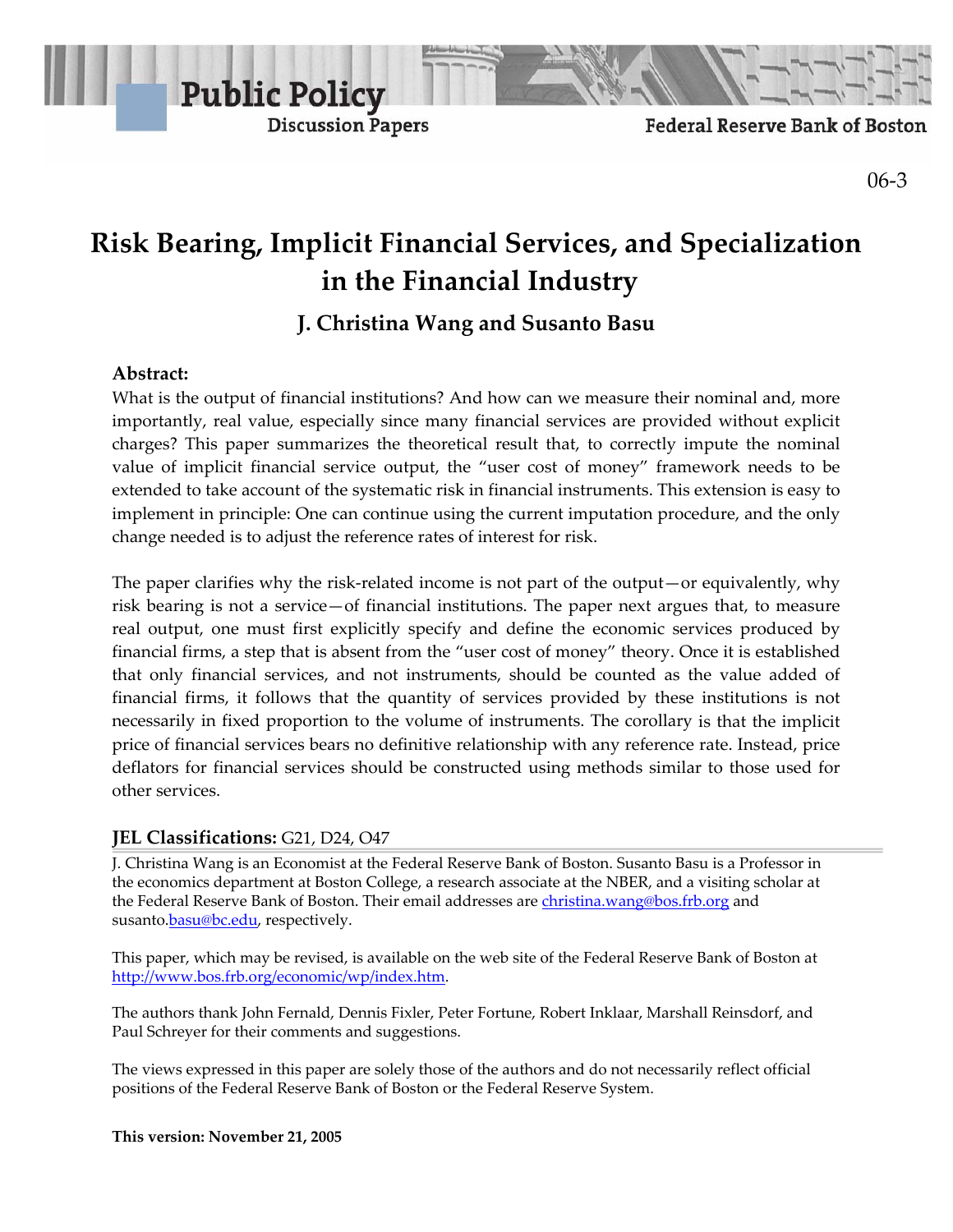# **1. Introduction**

 $\overline{a}$ 

The definition and measurement of financial institutions' output and prices is a difficult issue that has seen much debate and little consensus. It is made even more challenging by rapid and massive changes in the form of financial organizations and by the range and features of financial instruments they offer. Hence, it is hardly surprising that conceptual disagreement remains regarding even the measurement of *nominal* output of financial services, let alone *real* output. $^{\mathrm{1}}$ 

In this overview, we summarize and extend the new measure of financial service output developed in our previous papers (Wang, 2003a; Wang, Basu, and Fernald [WBF], 2004) that resolves the extant conceptual disparities. In short, we make three points. Two of them concern the measurement of *nominal* financial output, especially banking output. First, we show that, to impute implicitly priced financial output, it is necessary to adjust each reference rate of interest (equal to "the user cost of funds") for the risk inherent in that corresponding financial transaction. Otherwise, nominal financial output will be overstated, and the bias can be large (near 25 percent, based on a data set of all bank holding companies; see Wang, 2003b). Second, we argue that, according to finance theory, the required risk correction can be implemented practically at the level of industries (for example, the banking sector as a whole). The third point concerns the construction of a financial services price index and thus applies to the measurement of *real* output. We argue that the reference rates or the related rate spreads used to impute the nominal output of financial institutions (FIs) are not the right implicit price deflators for deriving the real output of FIs.

These conclusions follow from applying two principles to analyzing the operations of FIs. The first principle is that one must understand the market context in which FIs operate, particularly how financial markets set the rates of return on (and thus prices of) risky financial products. A large modern literature on asset pricing under uncertainty gives us the tools needed to choose the variables—the "reference rates"—that are key to the measurement of nominal financial output. FIs receive income both from holding financial products and from

<sup>&</sup>lt;sup>1</sup> Triplett and Bosworth (2004, ch. 7) provide a clear summary and critique of several of the existing measures of bank output and discuss their preferred measure.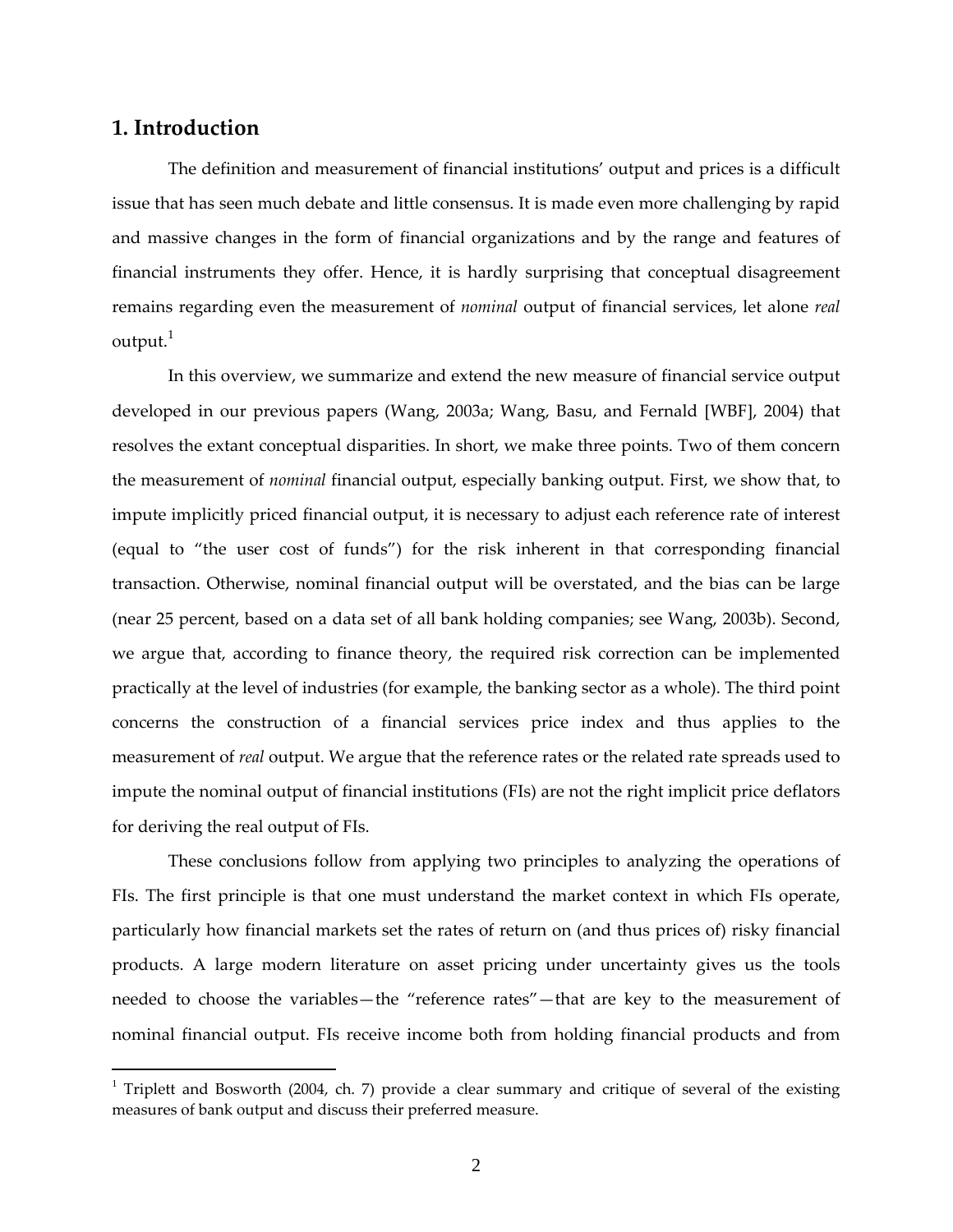producing financial services. Once the reference rates have been determined, we can impute the returns to FIs' asset ownership—the income to the financial products. With total income observed, the nominal value of FIs' output—financial services—is then measured as the residual income.

Knowing the reference rates for risky assets suffices for measuring nominal output. But to measure real output, one must also understand what exactly are financial firms' products. Hence, the second principle is that one must be precise about the definition of "financial services"—what it is that FIs actually produce. In our framework, a "service" produced by an FI is like any other professional service, such as accounting or consulting: It is a flow of output that is valued by customers and created through a production process using real resources. The only difference is that an FI routinely receives compensation for these services implicitly in the form of interest margins—the spread between interest received and interest paid. For example, an FI may charge a borrower for the service of loan screening via a higher interest rate than would be required for just the use of the funds. Such bundling makes it difficult to distinguish between the financial *instruments* and the financial *services*, and so makes it necessary to emphasize the distinction.2

In fact, it is exactly the implicit compensation and bundling that make measuring bank output so difficult, especially since many FIs rely on implicitly‐priced services as a primary source of income. For instance, practically all banks have non-interest operating expenses that exceed non-interest income and rely on positive net interest income to cover the difference. Hence, it is clear that national income accounting's usual practice of treating interest income as a mere transfer of property income is not generally applicable to FIs. The System of National Accounts 1993 (SNA93) thus recommends regarding net interest as the value of "financial intermediation services indirectly measured" (FISIM). In accordance, the U.S. national income and product accounts (NIPA) equate the *entire* interest margin (net of the returns on own funds) to the nominal value of implicit financial services. This amounts to assuming implicitly that any interest rate differential exists solely because a financial firm uses the interest margin as an

<sup>2</sup> Also see, for example, Fixler et al. (2003), Fixler (2005), and Schreyer and Stauffer (2003).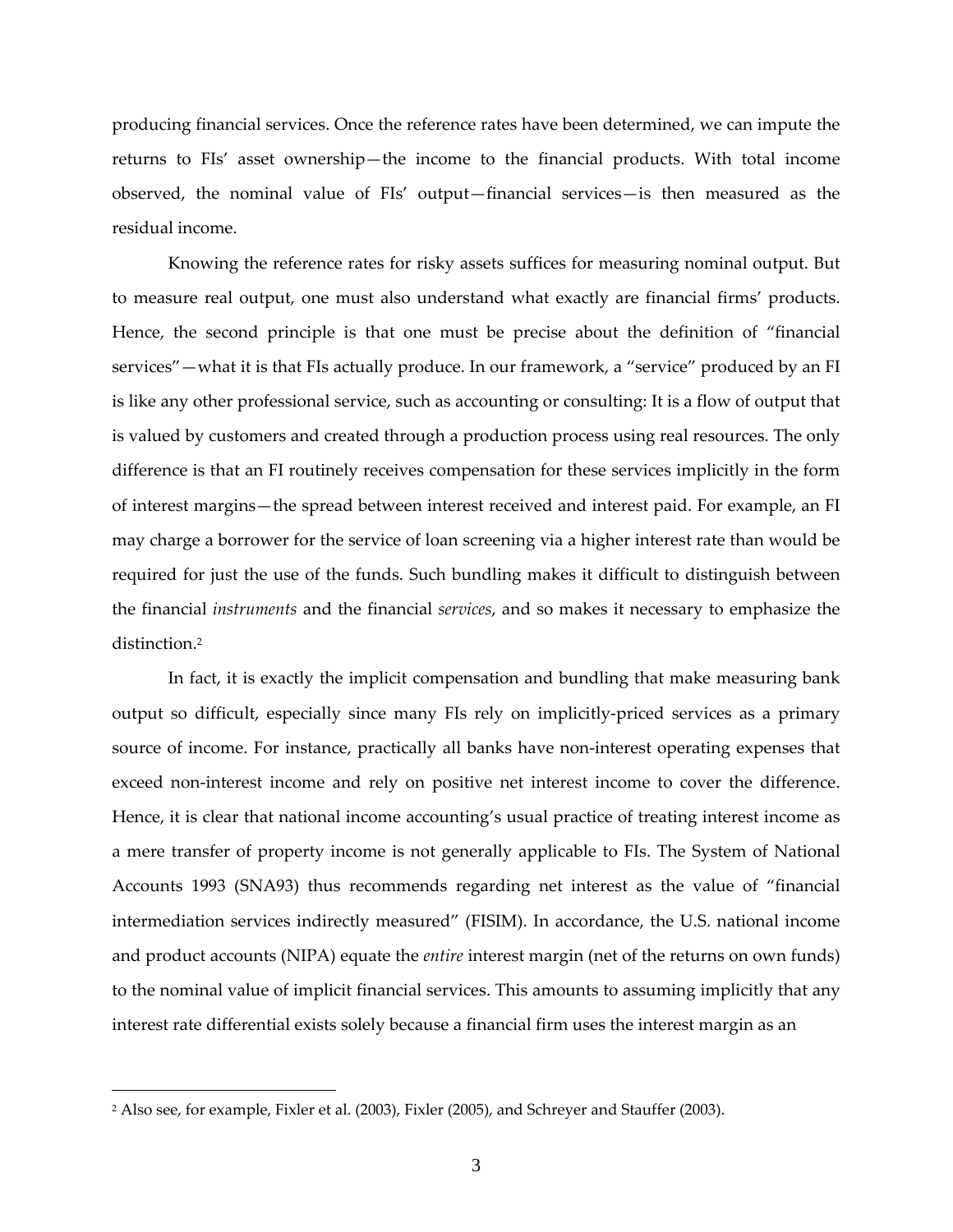indirect means of charging for services provided.

Furthermore, since the 2003 comprehensive revision, the NIPA also apply a single reference rate to divide the entire spread into two parts, and explicitly identify the two interest *rate differentials* as implicit *prices* paid for the implicit financial services. Specifically, the differential between the loan interest rate and the reference rate is viewed as the price of services to borrowers, while the differential between the reference rate and the deposit interest rate is the price of depositor services (Fixler et al. 2003).

This procedure is usually justified by reference to models of the "user cost of money," defined as the interest rate on an asset that is held solely for the return it provides and not associated with any other financial services. In practice, the U.S. NIPA choose an average Treasury rate as the reference rate—the user cost of money—because, it is argued, the Treasury securities are free from default risk and (almost) costlessly accessible to all.

While the user-cost principle is appropriate, the current criterion for selecting the reference rate cannot pin down a single interest rate that has a robust claim to being *the* reference rate. Some may justify using the interest rate on 90‐day U.S. Treasury bills by arguing that one could buy newly issued 90‐day bills and hold them until maturity. But one could equivalently buy and hold 10‐year U.S. Treasury bonds over the same 90‐day period. Backed by the credit of the same issuer, both are free of default risk over the same (short) period of time, and they are equally easy to buy and sell, that is, equally liquid. But, on average, holding 10‐ year bonds for 90 days will yield higher returns. This is true because the value of the bond may change over the 90‐day period as long‐term interest rates change, exposing the owner to the risk of capital loss. So the Treasury bonds have to offer a higher interest rate to compensate the owners for this price risk. Likewise, one could hold Microsoft stock for 90 days instead. Its expected (average) return is higher still than that on the Treasury bonds over 90 days, as its rate of return is even more volatile: It is riskier.

In general, it is clear that there are many assets held solely for their returns, but—even correcting for any probability of default—they carry different expected interest rates because they have different risk characteristics. That is, simply identifying an asset as held for its "pure return" is not enough: One needs to specify the risk of each asset to set its rate of return.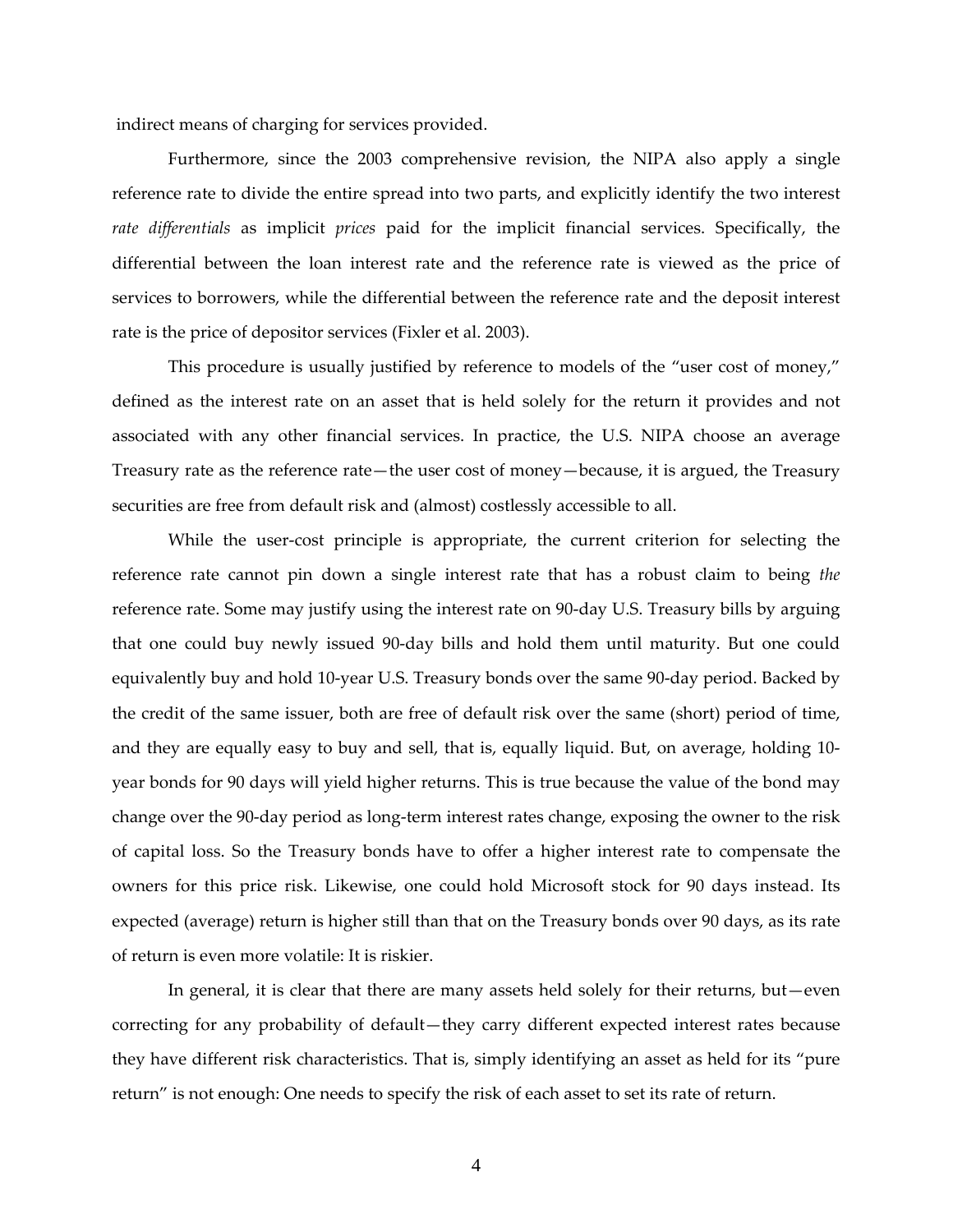Formally, the issue is that to pin down any security's interest rate the user-cost framework needs to be extended to take account of risk. This issue has recently been recognized by one of the pioneers of the user‐cost models; Barnett et al. (1995), for example, argue that one needs to incorporate a risk premium into the user-cost formula in order to infer the extent of liquidity services provided by a risky asset. The basic concept of a user cost of funds, and the corollary that one can infer the nominal output of FIs by looking at interest-rate spreads (multiplied by the dollar volume of transactions) provide a sound starting point. But in order to know the relevant interest-rate spread, one has to know the risk category of the "reference asset." Modern asset‐pricing theories state clearly that the user cost of funds—in the terminology of asset pricing, the "required rate of return" on those funds—is a function of the (systematic) risk that investors face by holding those funds. See, for example, Cochrane (2001).

Our conclusion, presented in Wang (2003a) and WBF (2004) is that in a world with a multitude of risks there are many reference rates; each rate is chosen to equal the user cost of funds *subject to the same risk* as specific asset(s) provided by an FI, and thus each rate is appropriate for inferring the services bundled with assets of that particular risk class. This is consistent with Barnett's (1995) criterion: Each reference rate is based on an asset held solely for the (usually risky) return it provides, free of any other financial services. The only difference is that the basic user‐cost principle is extended to a world with *many* "pure" rates of interest.

A thought experiment highlights the difference between our extension of the user‐cost approach and the existing version. Suppose all transactions were costless, so that no financial services were needed. According to the existing method, in such an ideal world there would be no differentials between loan interest rates, the reference rate, and deposit rates. In contrast, our method would still imply different rates for financial products with different risk characteristics. Only the latter approach is consistent with modern asset‐pricing theories.

In the case of one important set of financial institutions, namely, banks with deposit insurance, the new theory has an interesting implication: One should choose a different reference rate for depositor services (the risk-free rate, assuming the deposits are insured) than for borrower services (risk-adjusted rates). This means that not all of a bank's net interest income is compensation for its implicit services. This result differs from the existing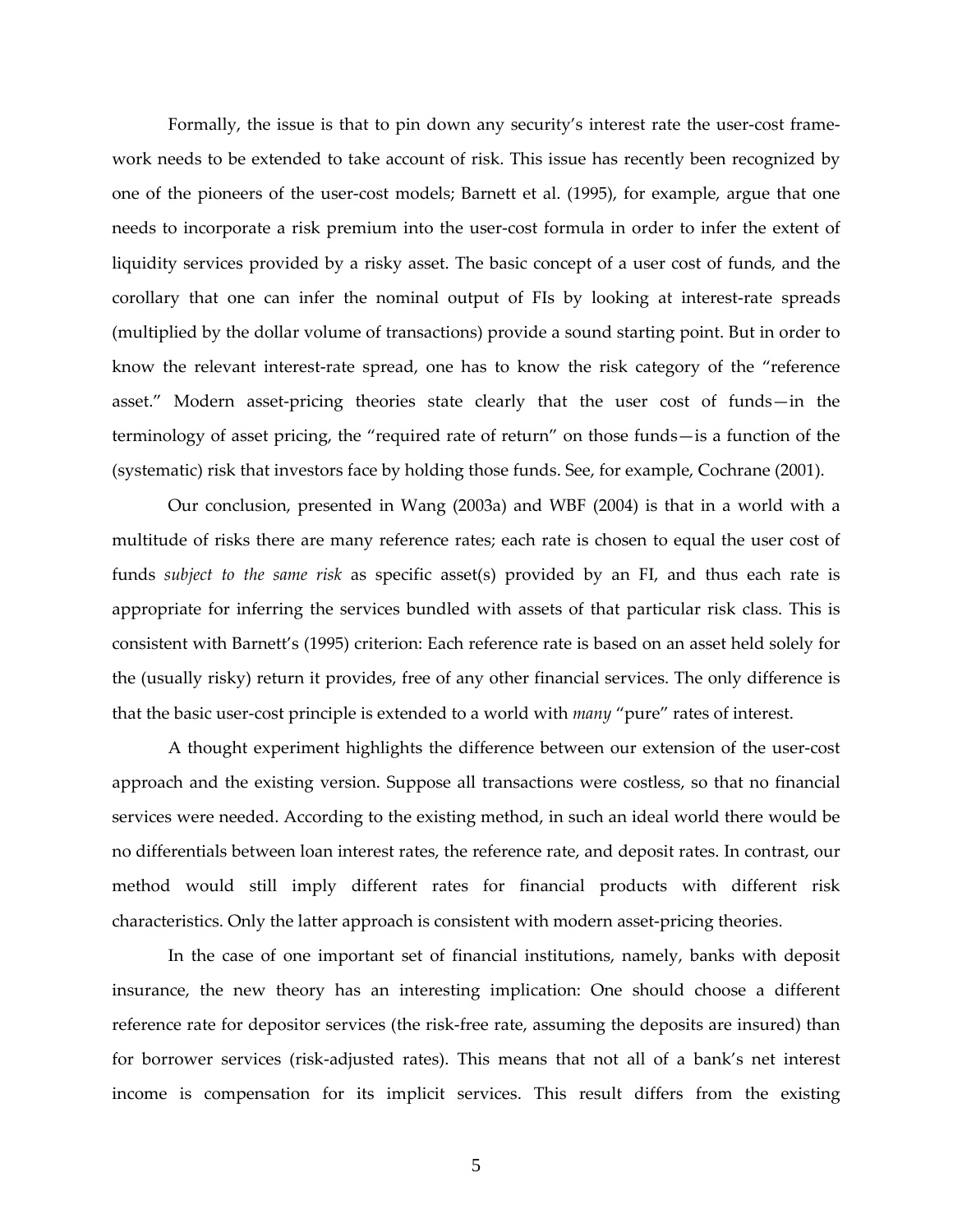implementation of FISIM, which takes the *entire* net interest as the nominal value of implicit financial services. So, we conclude that the usual implementation needs to be modified.

Now, the question is, how should one interpret the gap between the appropriate reference rates for loans and deposits, that is, the risk premium on loans. We explain in Sections 3 and 4 that, as elaborated in Wang (2003a), this gap is part of a borrowing firm's cost of (risky) capital and not the lending bank's output. In particular, we argue against treating this risk premium as income for what some term the "risk-bearing service." By our definition, riskbearing is not a real service, because it requires no real resources to produce. But beyond this definitional point, we show that classifying risk‐bearing as a bank service creates various distortions, especially in measuring the output of firms that borrow from banks.

In summary, one should always use a reference rate adjusted for the relevant risk; one uses the riskless interest rate only in special cases when no risk adjustment is needed. But is it hard to implement this clear theoretical recommendation in practice, and how would one go about this? The short answer is, no, it is not difficult. Once one understands that the ideal reference rates would be multiple, and adjusts for risk, this recognition will help to focus future research efforts and data collection in the right directions. Moreover, in practice, the work of risk adjustment is made much less complex by the fact that one can apply a required rate of return to a portfolio directly (for example, to a bank as a whole, or even to the entire banking sector) and not to each asset individually. It is still a complex project, but one that is feasible and well worth undertaking. Wang (2003b) discusses a variety of practical issues and measures nominal bank output using risk‐adjusted reference rates in a pilot project using data from bank holding companies.

So far, we have focused on the measurement of FIs' nominal output, and our contribution to the literature is to clarify the central role of risk and the need to account for risk when measuring financial output. Note that, as stated at the outset, to derive our nominal measure, one needs only to specify the models for pricing risky assets, but needs not spell out the *exact* services FIs supply.

In contrast to the relatively straightforward problem of measuring nominal output of FIs, when it comes to decomposing nominal output into a real quantity index and a price index,

6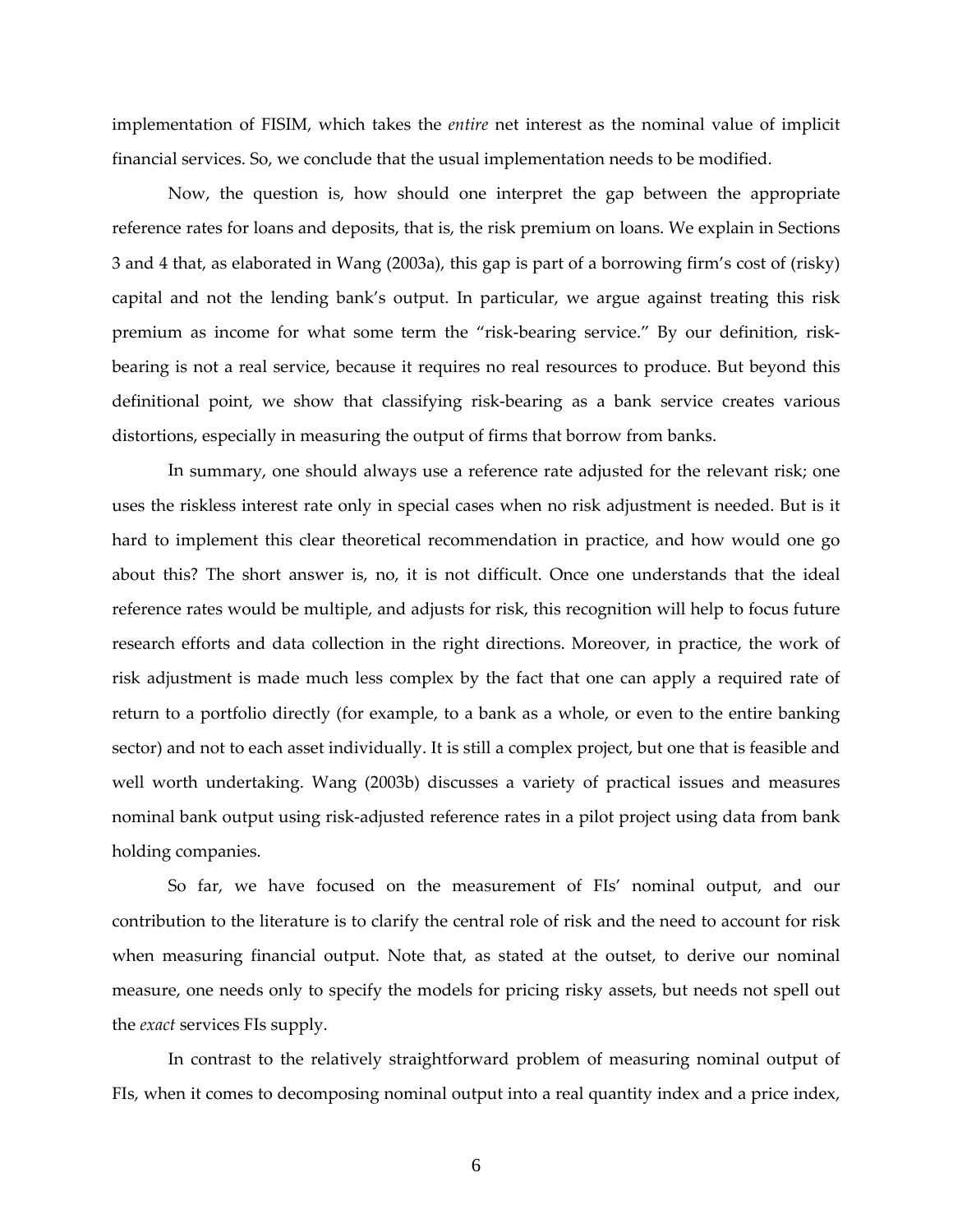one does need to know exactly what financial firms produce that their customers value. These are questions that the current literature does not formally consider; thus, our model-based answers are quite different from those that have been suggested recently.

In previous work (Wang 2003a; WBF 2004), we demonstrated the separability between the flow of financial services and the stock of financial products. In fact, casual observation increasingly confirms that flows of FIs' services are not inherently tied to stocks of financial instruments. For example, in securitized mortgage lending, some banks specialize in providing bookkeeping and payment services to both the borrowers and the holders of mortgage‐backed securities, yet they do not hold any of the underlying mortgage loans on their balance sheets. Thus, two banks may perform the same services of screening and monitoring loans (that is, produce the same output), but hold very different stocks of financial assets and liabilities.

If financial services are not always supplied in fixed proportion to the stock of assets that an FI holds, then the interest‐rate differential is not necessarily proportional to the price of the service output. Thus, the service price needs to be measured in a different way, for example, as we have argued (Wang 2003a; WBF 2004), by a price index similar to those used for other professional services. Alternatively, one can obtain an implied price index (given the measure of nominal output discussed above) by creating a real quantity index of the various activities performed by FIs. In fact, the Bureau of Labor Statistics (BLS) traditionally constructs such as an aggregate quantity index for real bank output (consisting of services to depositors and borrowers, such as ATM transactions and loan screening; see the BLS *Technical Note* 1998). In short, anyone who argues for general fixed proportionality needs substantial evidence to justify this strong assumption in the face of the numerous real‐world counterexamples we and others have identified.

In conclusion, correct measures of bank output, at least, are well within our grasp. One needs only to implement the risk-adjusted measure of nominal bank output, divide by a real quantity index along the lines that the BLS now follows, and obtain a nominal price index. These quantity and price indices may be quite different from the ones currently proposed or implemented, as evidenced by the empirical findings in Wang (2003b). But the measures we propose have the virtue of being consistent with economic and finance theory, and their

7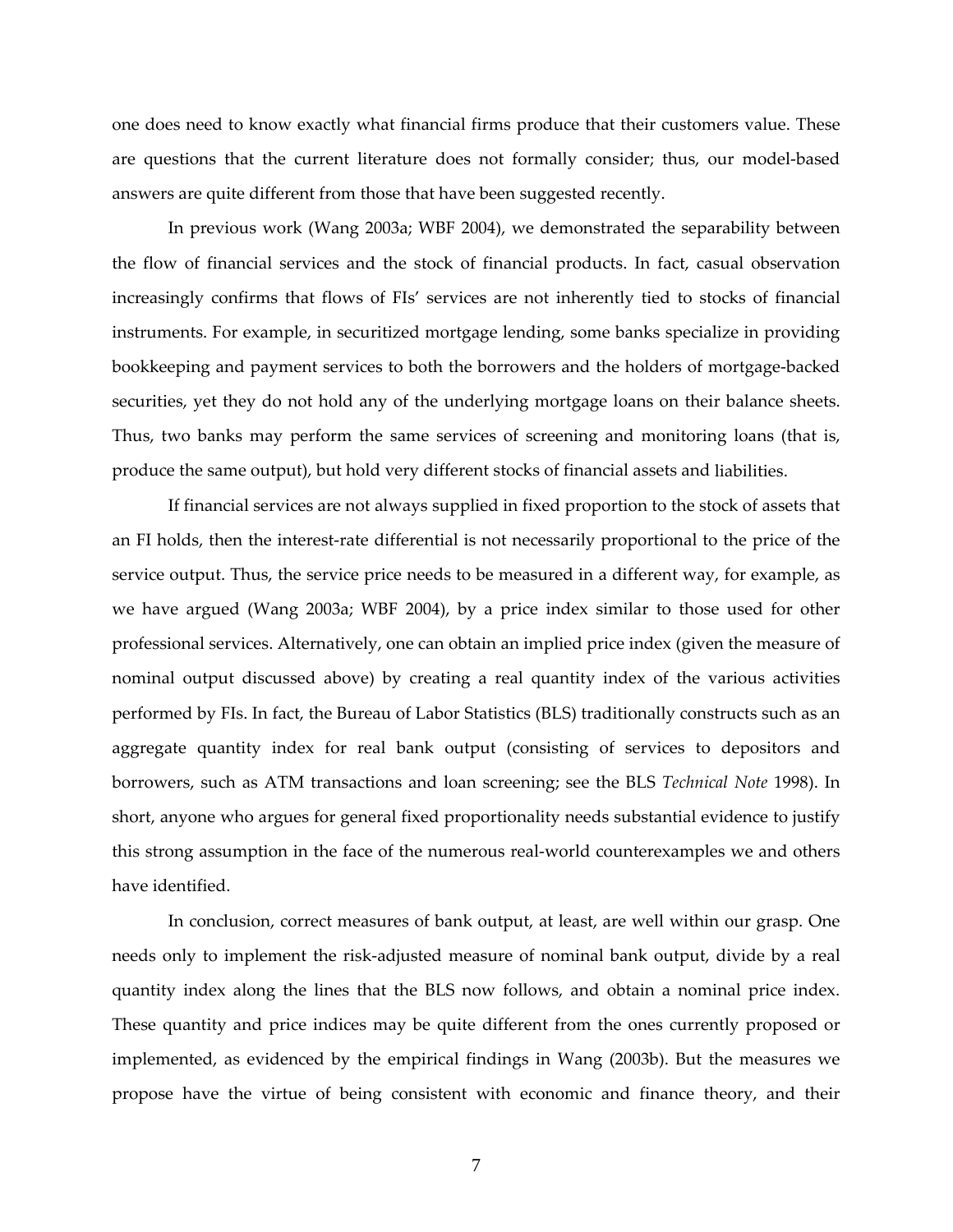underlying principles can readily be applied to measure the output and prices of other financial institutions.

# **2. The Economic Model of Financial Institutions**

#### *2.1 The Model and the Definition of Financial Services*

 $\overline{a}$ 

One must first define a concept before attempting to measure it accurately. So, what is the output of financial institutions? Wang (2003a) and Wang, Basu, and Fernald (WBF 2004) answer this question with dynamic models of FIs' optimal operations under uncertainty.3 By embedding FIs' operations within the backdrop of competitive financial markets, these papers show that the value added of FIs lies solely in resolving information problems and processing transactions. In accordance, Wang (2003a) and WBF (2004) formally recognize the intuitive parallel between the activities of FIs—processing a wide range of information and transactions—and the activities of other professional services firms, such as providing consulting and accounting services. For instance, in the case of banks, one of their important services to borrowers is the processing of credit information through screening and monitoring.<sup>4</sup> All of these services are generated through a production process that uses primary inputs of labor and capital, as well as intermediate inputs.

More importantly, Wang (2003a) demonstrates the separability between the flow of financial services and the stock of financial products. By nature, financial services are typically intangible; financial products such as loans and derivatives are often the most tangible manifestation of these services. However, Wang (2003a) and WBF (2004) show that flows of FIs' services are not inherently tied to stocks of their securities holdings. So, there is *no* theoretical

<sup>&</sup>lt;sup>3</sup> WBF (2004) extend Wang's partial equilibrium model to a general equilibrium setting and demonstrate that all the qualitative results in Wang (2003a), summarized in this paper, continue to hold.

<sup>4</sup> Banks' role in resolving information asymmetry is well recognized. For example, Fixler (2004, p. 223) observes that "these [financial] services have to do with overcoming the problems of asymmetric information, a view that is widely accepted in the financial economics literature.…The role of banks as a lender arises out of the private nature of the lending transaction—the bank…reduces the problem of adverse selection…[and] the problem of moral hazard. These are the financial services that Fama (1985) and others identified when they argued that banks were special."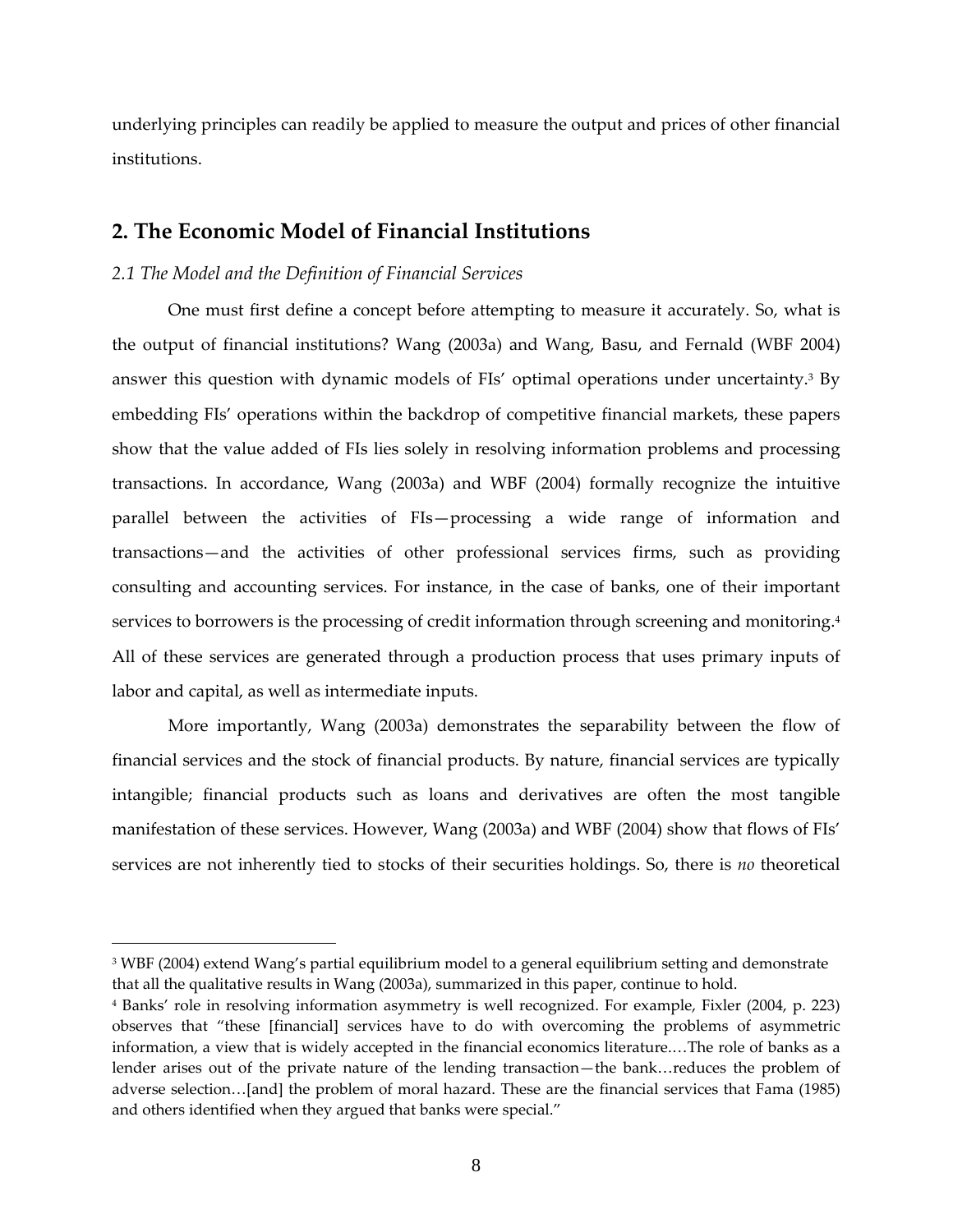basis for fixed proportionality between the flow of services and the stock—be it measured by book or market value—of financial securities.

The separability between the flow of services and the stock of securities has become quite evident, as more and more firms are providing services without holding the associated securities or *vice versa*. For instance, in securitized mortgage lending, now the dominant means of supplying credit to home buyers, there are banks that specialize in providing bookkeeping and payment services to both the borrowers and the holders of mortgage‐backed securities without holding any of the underlying mortgage loans on their balance sheets. On the other hand, a growing number of small and medium‐size banks hire specialized firms to originate and service their mortgage loans (Bergquist 2002).

A significant implication of the separability between financial services and the stock of financial products is that the importance of an individual bank or even the banking sector as a whole is not necessarily related, let alone proportional, to the size of its asset holdings.

Theories, in general, offer no reason to assume that the quantity of services produced is in a fixed ratio of the balance of financial products, and the onus should be on those who assume so to justify that assumption. Fixed proportionality is hard to defend even for the case of traditional services, especially for transaction services such as banks' payment services to depositors. The trade literature in banking suggests that banks see check clearing as a basically homogeneous service, regardless of the dollar figure of the check.<sup>5</sup> The same is true of many other depositor services (for example, issuing money orders, transferring funds, etc.). By comparison, the fundamental separation between service flows and asset balances may seem less evident in cases where the financial firm both performs the services and holds the assets, as in traditional bank lending. However, once we identify and focus on the true underlying *services*, the detachment of service flows from stocks becomes equally intuitive. For instance, originating a \$1 million residential mortgage probably entails a cost much lower than 10 times the origination service needed for a \$100,000 residential mortgage. (The two originations likely

<sup>5</sup> See, for example, Kimball and Gregor (1995) and Radecki (1999); both present industry data on the average and marginal cost of processing a payment via various means that make no reference to the size of the payment.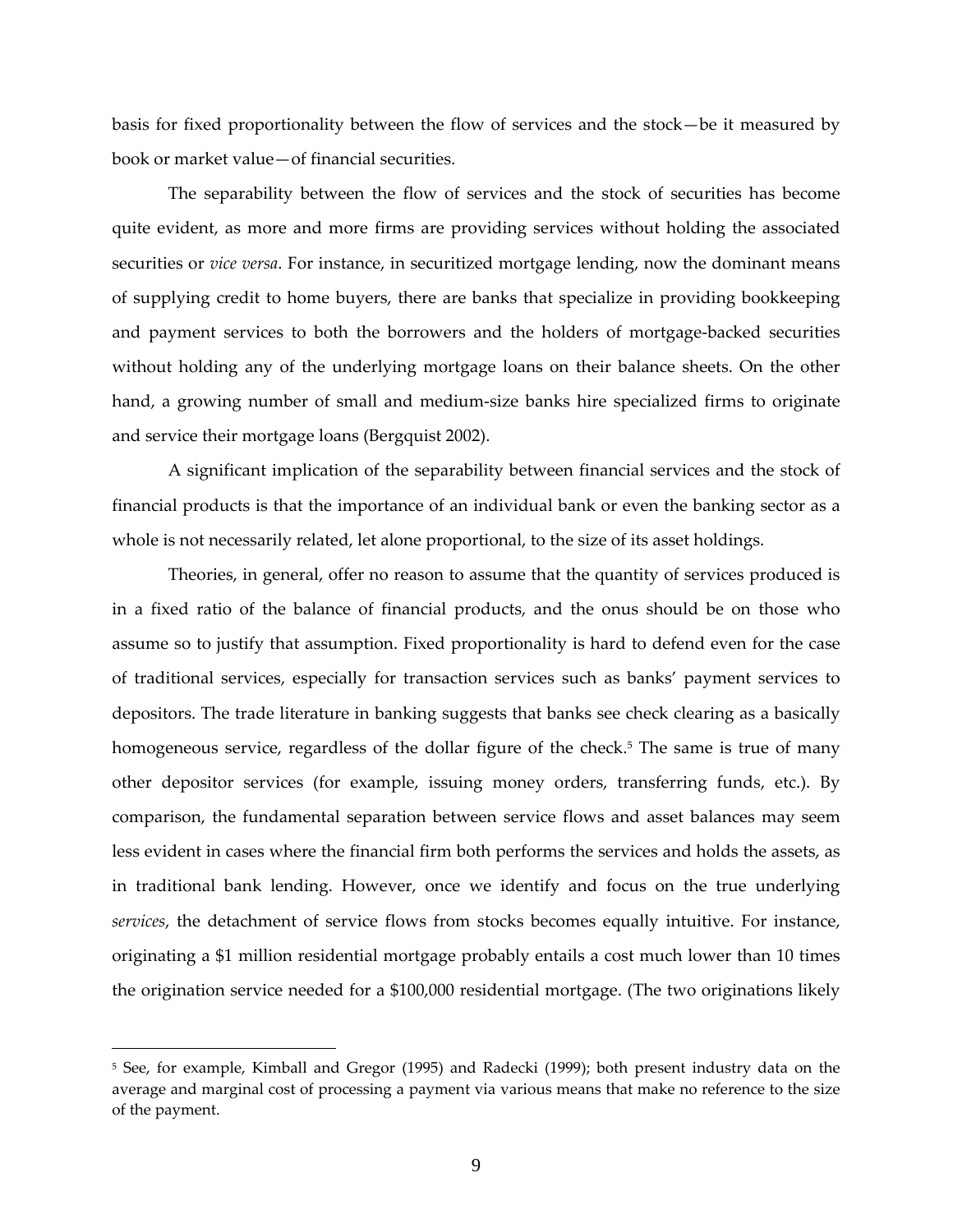involve about the same amount of work nowadays, given the ready availability of credit scores for individuals.)

#### *2.2 The Corresponding Definition of Pure Returns—The Role of Risk*

One crucial implication of the service-centric definition of FIs' output in Wang (2003a) and WBF (2004) is that the flow of services is qualitatively distinct from the per‐period returns accrued to the stock of financial assets. The returns are solely to compensate suppliers of funds for forgoing current consumption in exchange for future consumption. Free of any elements of services, such returns can be called "pure returns." In cases where pure returns are joint with implicit service charges, the former must be netted out of an FI's total income to impute the latter.

It must be noted that the concept of "pure returns" is related yet distinct from that of the usual opportunity cost. In a world with risk, it is wrong to use the rate of return on a security with no credit risk as the opportunity cost of funds for every risky security simply because one could invest in the riskless security instead. By that argument, it would be equally valid to use a junk bond rate as the opportunity cost, since one also forgoes the opportunity to invest in highrisk—thus high‐yielding—junk bonds! Furthermore, even within Treasury securities, a 10‐year bond yields a higher average rate of return than a 90‐day bill if held over the same 90‐day period, because the former is subject to the risk of time‐varying (long‐term) interest rates. Since risk matters for asset prices, the opportunity‐cost argument alone—without reference to risk provides little theoretical guidance in setting the "pure return" (that is, opportunity cost) of funds, let alone justifying an arbitrary definition of the opportunity cost in terms of a risk-free rate. (See Wang 2003a and WBF 2004 for more detailed exposition of this point.)

Then, what determines the rate of "pure return" investors expect on a financial security? Applying standard theories of asset pricing, Wang (2003a) and WBF (2004) show that the pure return depends positively on the correlation between a security's risk and systematic factors (such as the business cycle). In fact, if a security's risk does not vary with systematic factors, then its expected rate of return is merely the risk‐free rate, no matter how volatile its return; for example, if a loan's default risk does not vary with macroeconomic conditions, then any lender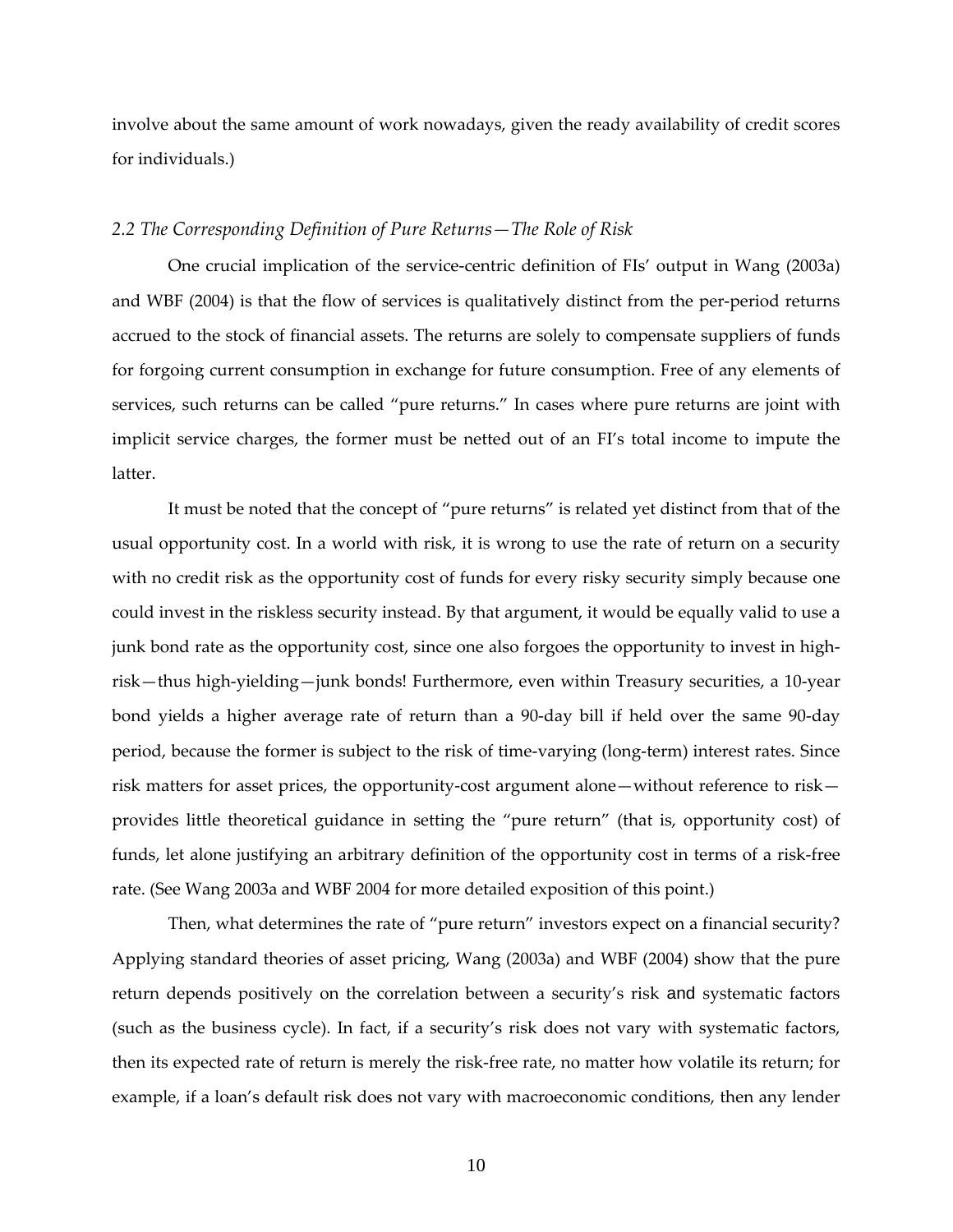should expect a return equal, on average, to the risk‐free rate, even though the interest rate the borrower must promise to pay *conditional on his solvency* rises with his probability of default. (See Wang 2003a for detailed explanation of the distinction between the contractual interest rate and the expected rate of return, or equivalently, the distinction between *default* and *risk* premium.) In practice, for publicly traded securities, one can simply take the expected rate of return as determined in the relevant markets. For private securities, the rates of return on comparable public securities—those with the same or the closest risk characteristics—serve as good proxies.

Think again about the example of mortgage origination; suppose, conditional on the borrowers' respective income and credit scores, that default is more likely for a \$1 million loan than for a \$100,000 loan, and that the default risk covaries with business cycles. Then, investors will demand a higher rate of return on the former even in expectation.<sup>6</sup> Either expected rate can be well approximated by a suitably weighted average of the rates of return on mortgagebacked‐securities issued by private FIs. Since realized returns, on average, equal the expected return, the \$1 million loans should, on average, generate a higher flow of interest income. This would be true even if, as suggested above, the two kinds of loans entailed the same origination services.

Yet another reason why risk is intrinsic to the "pure return" is that no security is entirely risk free, unless risk is defined very narrowly. In the standard parlance of finance, "risk" encompasses any factors that render a security's future payoff uncertain: inflation risk, credit (that is, default) risk, liquidity risk, time‐varying risk premium, etc. Thus, even most Treasurys, though free of default risk, are not free from other risks: Most pay nominal coupon rates and so different maturities are subject to different inflation risk and time‐varying risk premia. Furthermore, all categories of risk are equally relevant qualitatively; that is, they are all taken into account in the market-determined rate of return, although their quantitative effects may differ. In particular, credit risk is no more important than any other type of risk. So, there is no

<sup>6</sup> Combined with the former's higher default probability, this will lead to an even higher interest rate promised in the contract for the \$1 million loan.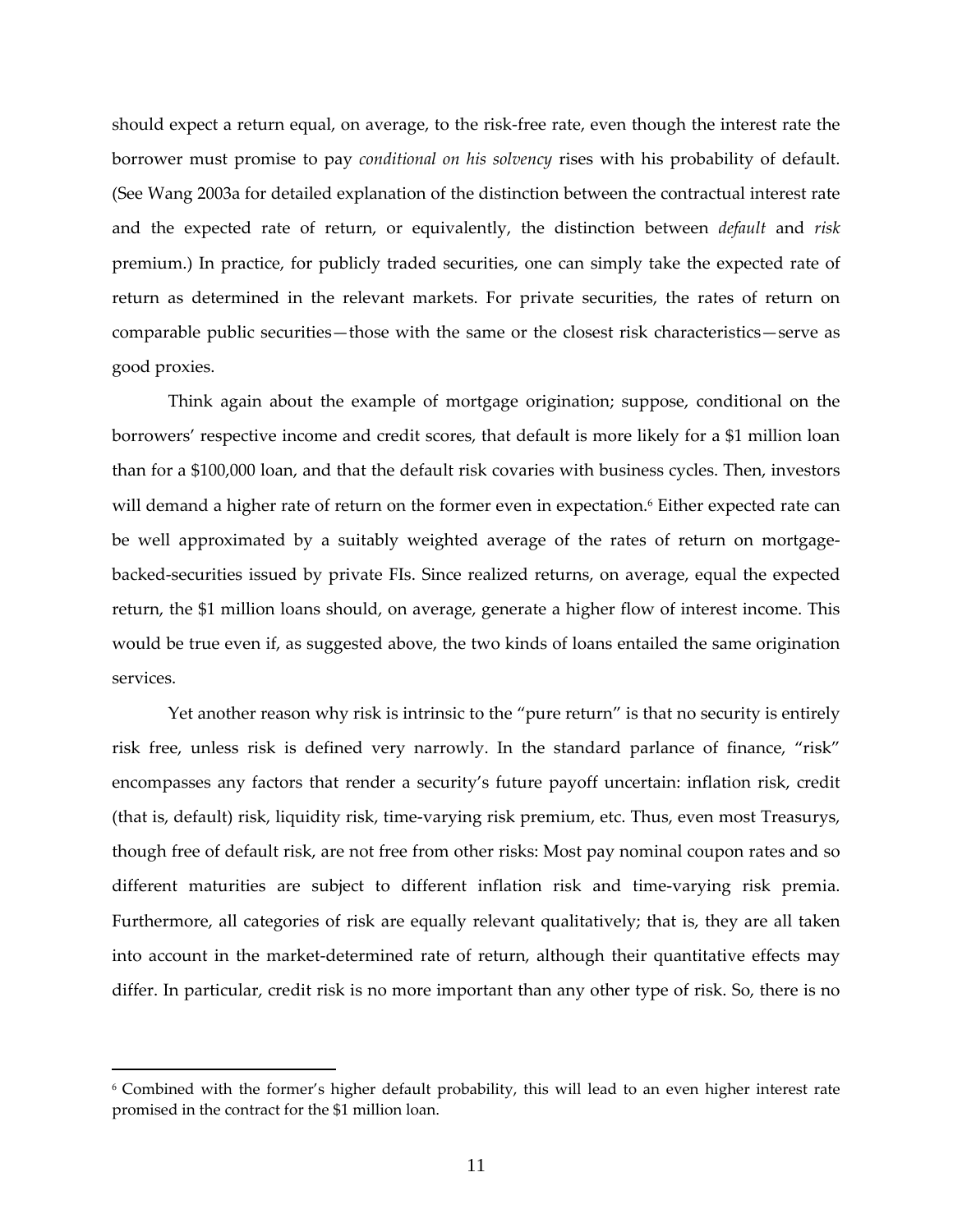theoretical basis for excluding from a security's pure return any portion that corresponds to one or more specific types of risk.

#### *2.3 Comparison with the Existing Implementation of the User‐Cost Approach*

Underlying the current NIPA measure of financial output is the notion that implicit financial services can be thought of as *a flow of services from a stock*. For instance, a flow of implicit services to borrowers (depositors) is derived from a stock of loans (deposits). As mentioned earlier, this is the theoretical view taken in the models pioneered by Donovan (1978) and Barnett (1980), and later adapted in Hancock (1985), in which a user cost of money is conceptualized as analogous to the user cost of capital in Diewert (1974). The user cost of money is defined to be the interest rate on an asset held solely for financial return and not for any other financial services (Barnett 1995). The NIPA view U.S. Treasurys to be such assets, and so take an average Treasury rate to be the single reference rate to divide net interest into implicit borrower services versus depositor services.

This notion of financial services and the definition of user cost of money exemplify the two primary conceptual problems with the existing application of the user cost approach to the measurement of financial output. They also epitomize the essential difference between our new model and the existing approach. First of all, at its core, the latter still does not recognize the fundamental distinction between the flow of true services (according to the essence of the definition in national income accounts) and the flow of risk‐related returns *per se*—those accruing purely to the associated financial securities. This confusion is manifested in the use of interest *rate* differentials as the implicit price of services; this practice amounts to assuming fixed proportionality between the flow of services and the stock of financial securities.

Secondly, this confusion corresponds to a notion of "pure returns" based on an opportunity‐cost argument that omits risk and thus is unable to pin down the reference rate (the so-called user cost of money). The telling sign is that, with the opportunity cost tenet alone, the NIPA are unable to choose a definite reference rate within the family of Treasurys: There are roughly two classes and many candidates—either the rate on a single Treasury security of a given maturity or a weighted average of rates for securities with different maturities (see, for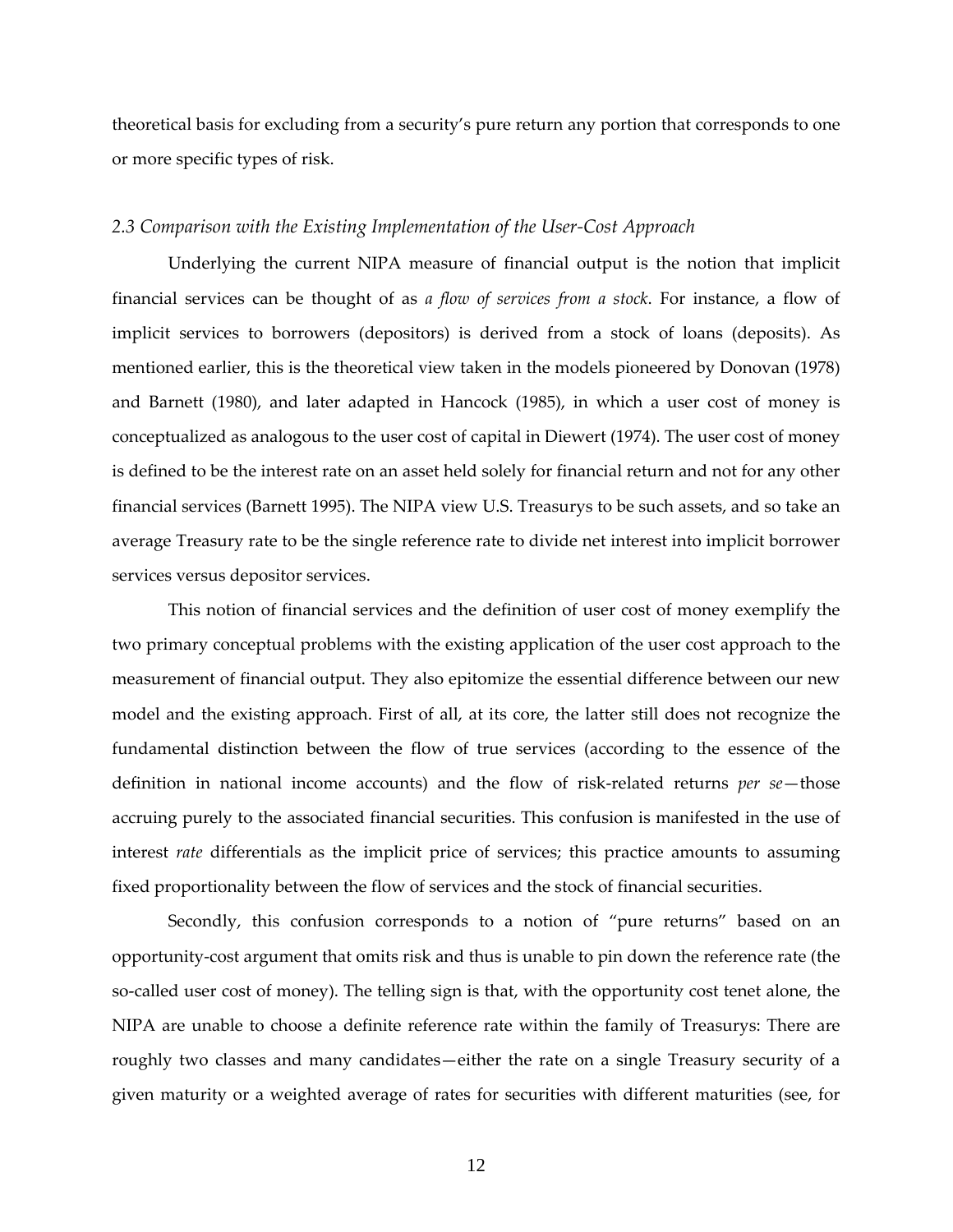example, Fixler 2005). This indeterminacy arises precisely because the theory underlying the NIPA measure disagrees with modern finance theory's consensus that every security's "user cost" depends on all the risk factors—often more than one—that affect its payoff. In addition, as stated above, few securities, and under very limited conditions, are truly risk free.7

In contrast, as shown earlier, Wang (2003a) and WBF (2004) resolve both confusions by accounting formally for the risk in the financial instruments FIs offer. Their stochastic models of FIs can be thought of as a risk-augmented user cost approach; that is, the user cost of funds subject to uncertainty, which is almost always present in reality, is shown to depend on the risk. The new method thus implies that there are almost surely multiple reference rates, because risk differs both across FIs and across categories of financial instruments.<sup>8</sup> Of course, the multitude of reference rates implies an aggregate rate, but the latter will be such a complex weighted average that it is hardly likely to correspond to the rate of any single security.

The key conceptual difference between the new stochastic and the existing, nonstochastic user‐cost approach is best illustrated in the limit case where transactions are all costless. In that ideal situation, according to the existing approach, there would be no differentials between loan interest rates, the reference rate, and deposit interest rates. The logic is simple: Without uncertainty, all interest rate differentials are entirely attributable to implicit charges for transaction services; so, if transactions were costless, there would be no more rate differentials. In contrast, even in an ideal world with costless transactions, the stochastic approach would still feature different rates for financial products with different risk characteristics. Clearly, only the latter result is consistent with asset pricing theories in modern finance<sup>9</sup>

<sup>7</sup> One rare example of returns with certainty is inflation‐indexed Treasury bonds (TIPS) held to maturity. If sold prior to maturity, however, even TIPS become risky, as they become subject to a time-varying risk premium.

<sup>8</sup> In fact, not only do different categories of loans and securities within each bank likely require disparate reference rates because of different risk characteristics, but the bank‐wide reference rate will also differ across banks to the extent that banks have financial portfolios with different overall risk profiles.

<sup>9</sup> In fact, almost all standard asset‐pricing theories, such as the CAPM and Black‐Scholes option‐pricing formula, assume no transaction costs and study exclusively how returns vary according to risk.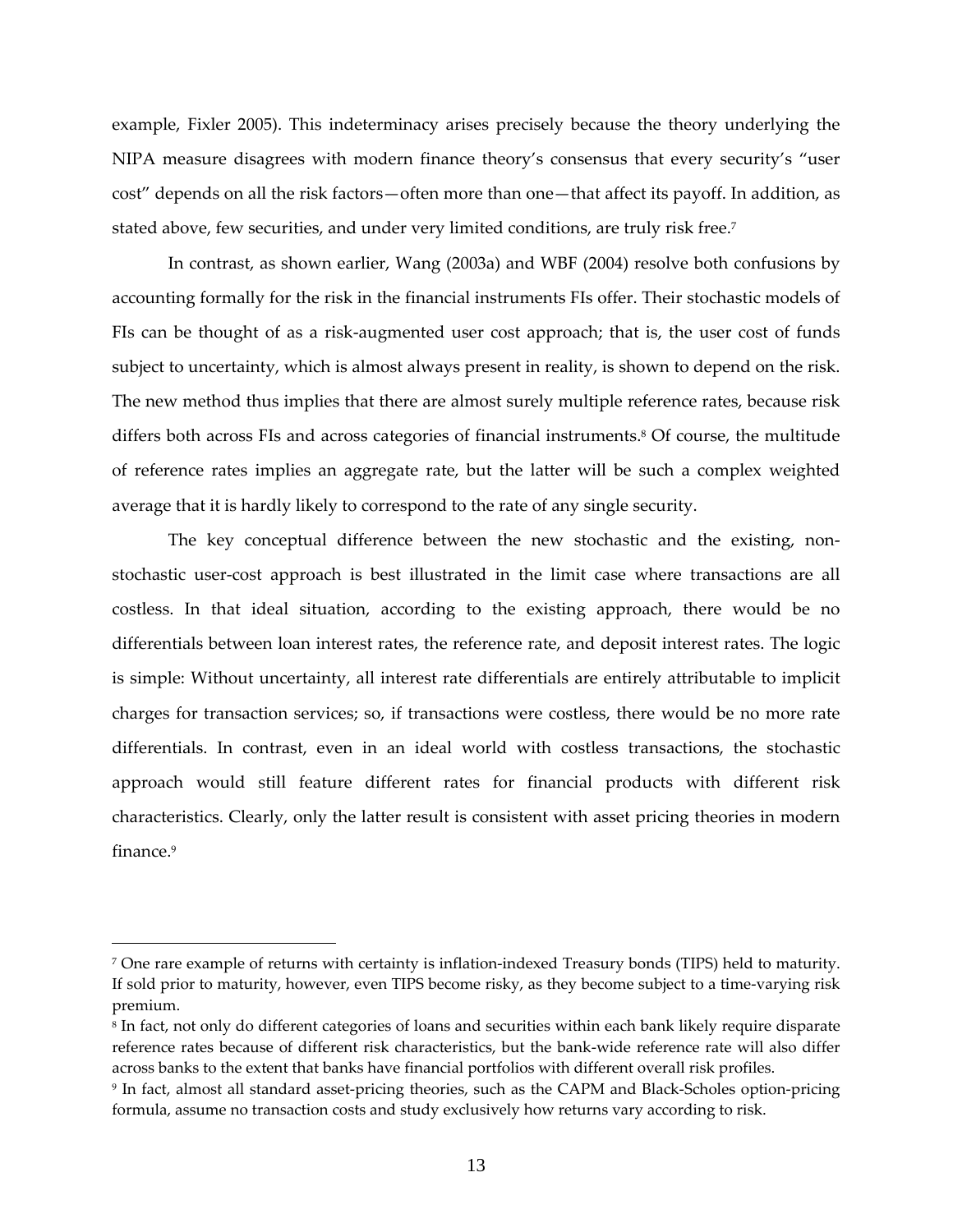It must also be noted that the new stochastic model's risk‐based criterion for pure returns dovetails with its definition of financial services to form a coherent system that fully accords with the essence of the user‐cost concept. Given the model's definition of what constitutes true financial services, virtually all market securities are not associated with any services and are held solely for the returns they provide. That is, risk-related market returns fit precisely the concept of pure returns. Conversely, once the flow of returns due purely to securities' risk-related future payoff schedule are netted out of an FI's total revenue, the residual income will contain only compensation for its implicit services. This corresponds exactly to the model's definition of FIs' (nominal) output.

#### **3. The Model‐Implied Measure of Financial Institutions' Output**

#### *3.1 Nominal Output*

 $\overline{a}$ 

We use banks as an example to illustrate briefly how to implement the output measure proposed in Wang (2003a) and WBF (2004). We term the financial output measured according to the new models "pure services," to distinguish it from the current measure in the NIPA.

First, consider the nominal value of implicit services that are compensated through "interest" income (for example, bank lending services), based on a balance of assets (for example, loans). Let *A* denote that balance,  $r<sup>A</sup>$  denote the interest rate charged net of the expected default rate,<sup>10</sup> and  $r^M$  the rate of return investors expect on a market security with the same (or most comparable) risk profile (for example, the market rate on comparable commercial paper or asset-backed securities). The nominal service output—denoted  $Y^A$ —is then imputed as:

$$
\mathcal{Y}^A = (r^A - r^M)A. \tag{1}
$$

So  $r^M$  is the risk-adjusted reference rate for imputing implicit lending services. Note that  $(1)$ applies to both on‐ and off‐balance‐sheet securities. That is, *A* can represent not only traditional loans but also the relevant balance of loan commitments or stand-by letters of credit. (1) also implies that, if a bank just holds some market securities passively, then  $r^A = r^M$  and its  $Y^A$  is zero.

<sup>&</sup>lt;sup>10</sup> It equals the rate of return the bank receives on average. See Wang (2003a) for the derivation.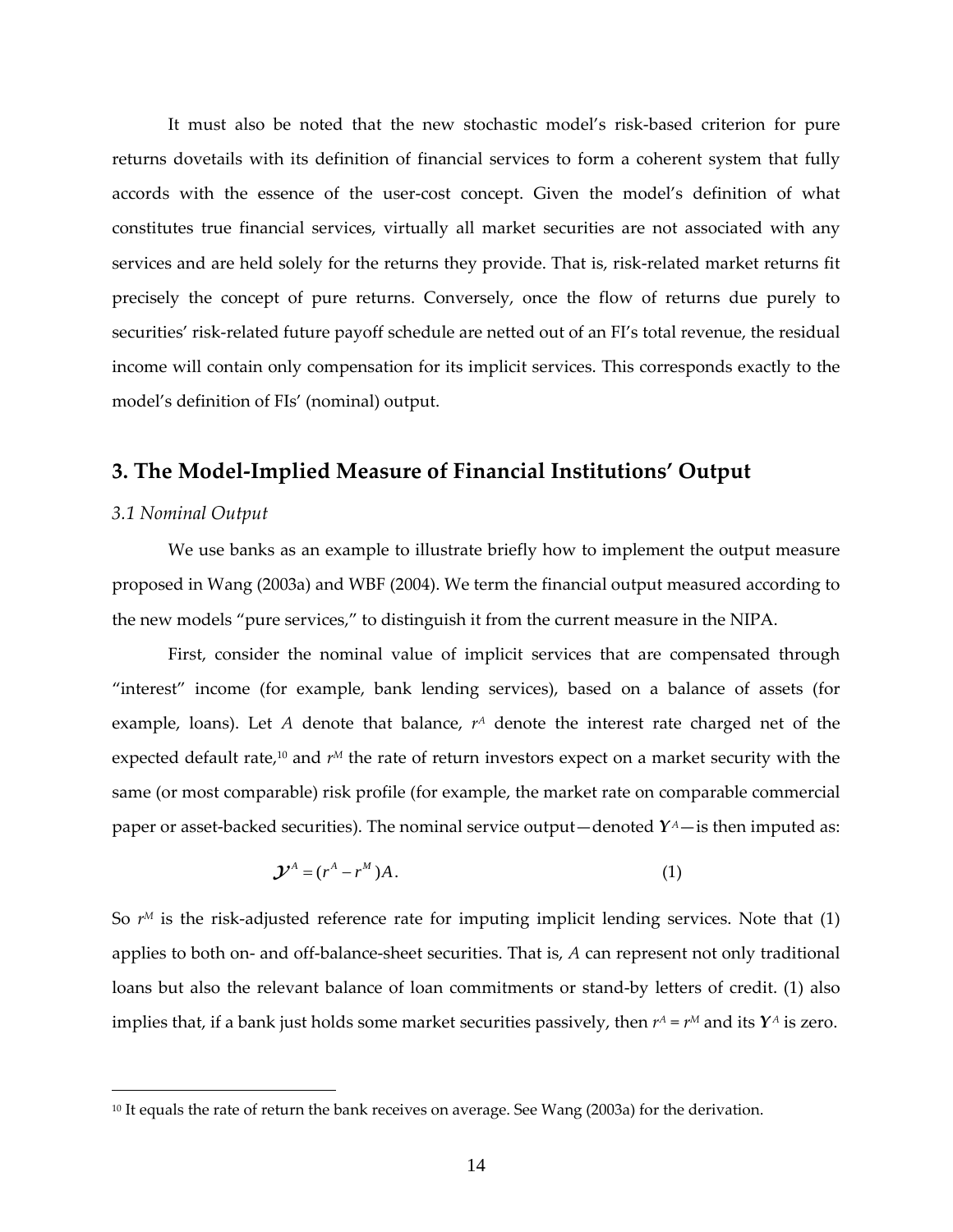Likewise, consider the nominal value of implicit services compensated by paying a lower interest rate (for example, deposit services) on a balance of liabilities (on, for example, deposits, or off the balance sheet). Let *D* denote that balance,  $r<sup>D</sup>$  the actual interest rate paid, and *rM′* the rate of return on a market security with the same risk. This makes *rM′* the reference rate for implicit services to holders of bank debt (for example, depositors). Then, the nominal output—denoted  $Y^D$ —is imputed as:

$$
\mathcal{Y}^D = (r^M - r^D)D. \tag{2}
$$

Most of banks' services to holders of their liabilities are to depositors. For insured deposits in the U.S. (that is, up to \$100,000 per individual),  $r^M = r^F$  (the short-term Treasury rate). For the remaining, uninsured deposits,  $r^M > r^F$ , because the holders are exposed to some of the risk in banks' asset portfolios. When the liabilities are commercial paper or bonds banks issue in the markets,  $Y^D$  will be zero, since the interest rate paid is exactly the market reference rate; that is,  $r^M = r^D$ . This seems a rather intuitive result, since no services—according to the new, pureservice definition of output—are produced.

Note that, under virtually all circumstances (for example, whenever there are equityholders),  $r^M$  in (1) is greater than  $r^M$  in (2), because bank assets are typically riskier than their liabilities. In other words, the reference rates for imputing lending and depositor services almost always differ.

Figure 1 illustrates the imputation of nominal implicit bank service output, depicting the polar case in which all bank service revenue is implicit (that is, bundled with interest), and bank liabilities are composed entirely of deposits.

Above all, note that only *part* (areas I and IV) of a bank's net interest income (gross interest income minus interest payment, equal to the sum of areas I through IV) constitutes the true value added of bank services.11 This mirrors the above result that the reference rates for lending and depositor services differ. Area I, the part of interest income exceeding the (risk‐

 $11$  As shown, the balance of loans exceeds that of deposits, with bank equity making up the difference. Also, area Vʹ—the deposit insurance premium—is part of the bank's overall explicit payment for deposit funds.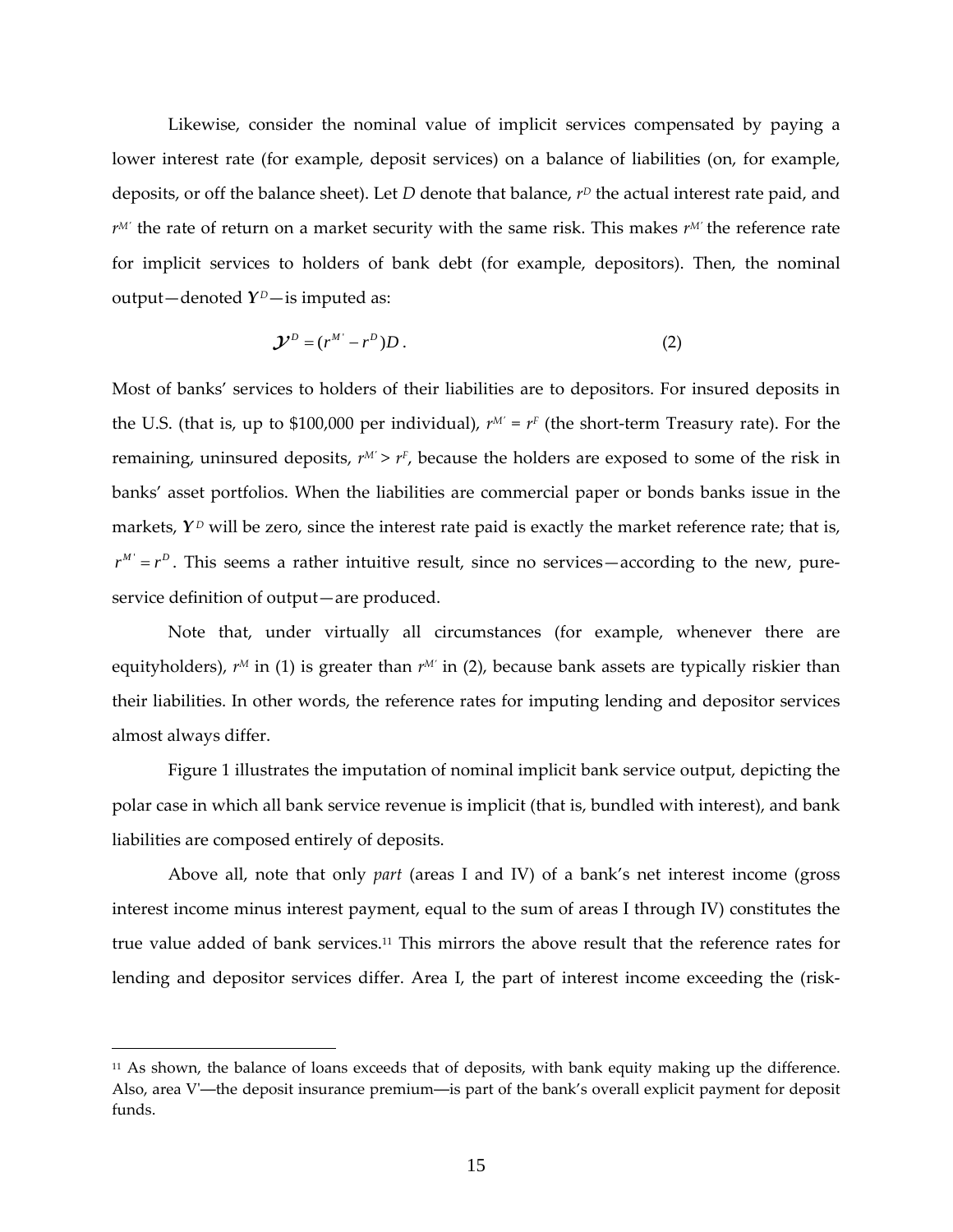adjusted) return expected on market securities with risks comparable to the given set of loans, corresponds to  $Y^A$  above. Area IV, the interest depositors forego, corresponds to  $Y^D$  above.

In contrast, the other two areas—II and III—are both merely pure interest transfers. Area II, equal to  $r^M A - r^M D$ , is the return bank shareholders demand for bearing the (systematic) risk of the loan portfolio. This part of bank shareholders' income, however, is, in fact, factor income originally generated by the capital used in the borrowing firm's production. We explain in the next section why, in a consistent accounting system, this income should be counted as part of the borrowing firm's value added instead of as part of the lending bank's. Area III, equal to  $[r^M - (r^F + \alpha)]D$  (where  $\alpha$  is the insurance premium charged by FDIC), is the value of (the put option embedded in) deposit insurance accruing to bank shareholders.12 So, area II is the factor income transferred from end users of funds to ultimate suppliers of funds (the bank shareholders), while area III is a transfer from taxpayers to bank shareholders.13 Only when all investors are risk neutral will these two elements of interest transfer disappear.

Note that while Figure 1 depicts a situation in which the expected rate of return on loans is greater than that on deposits (or liabilities in general), the opposite can and does happen, usually at the end of a boom, when long-term (loan) rates fall below short-term (deposit) rates. In this case, the logic for imputing bank value added remains the same, but banks now suffer a loss on the funds because of the inverted term structure—a loss that is analogous to a capital loss on inventories. In actual calculations, the imputed value of bank output implicitly priced is added to explicit fee income to yield total bank output.

In practice, the reference rate on a financial product (or a portfolio) should simply be the market interest rate on market securities with the same or the most similar risk features. Wang (2003b) applies the pure‐service output measure to bank holding companies (BHCs), in particular detailing which market interest rates to use as reference rates for imputing the value of depositor services and multiple categories of lending services.

 $12$  Area III exists for an individual bank if the deposit insurance premium it pays to the FDIC is lower than what would be required by a private insurer, given the risk of the bank's asset portfolio.

<sup>&</sup>lt;sup>13</sup> For the banking sector as a whole, area III will disappear if the total deposit insurance premium is actuarially fair. But there may still be transfers within the banking sector—from low-risk to high-risk banks.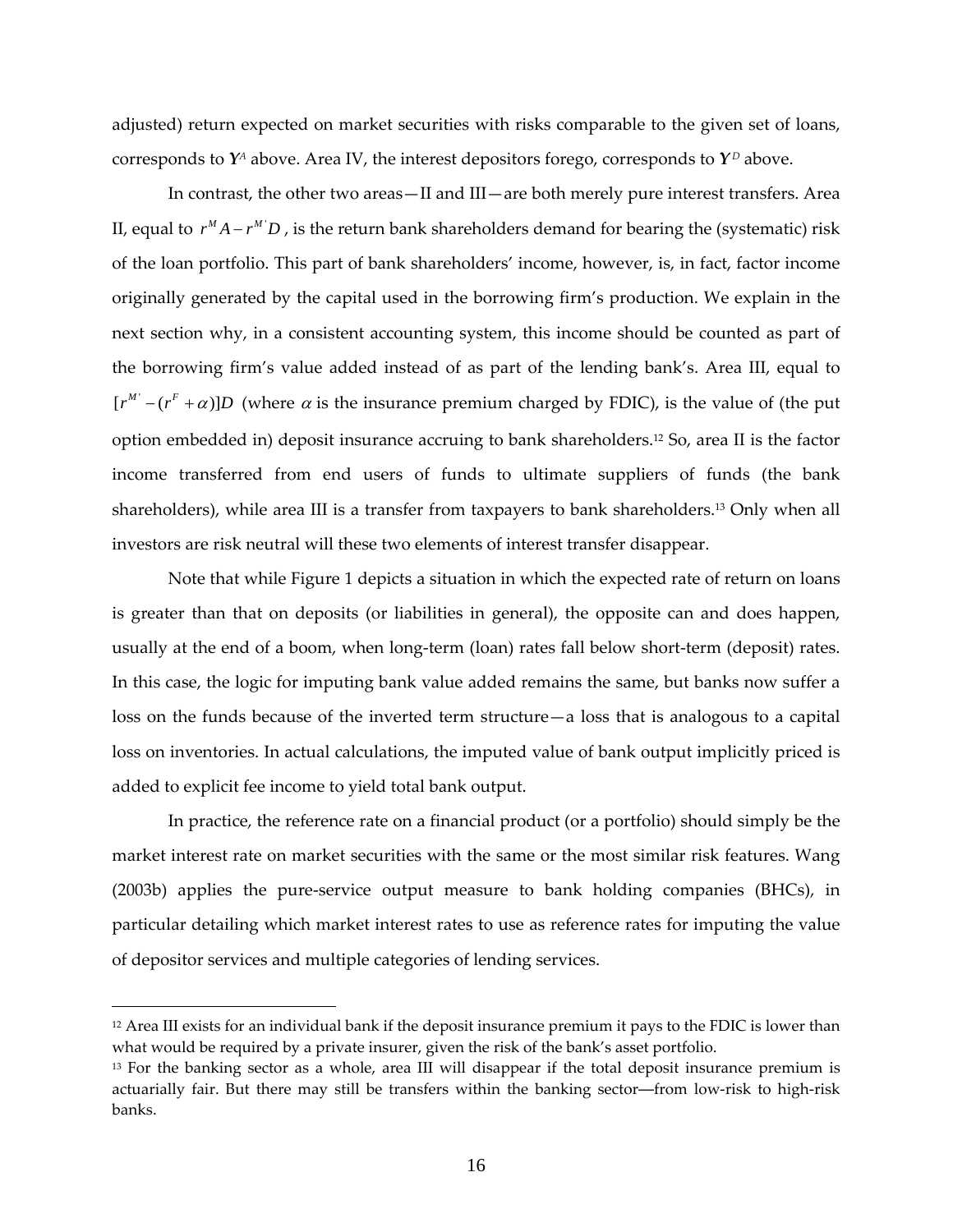#### *3.2 Real Output and Its Price*

 $\overline{a}$ 

As the new models make clear, FIs' services are qualitatively analogous to consulting or accounting services. Hence, their real value should be derived from the nominal value in the same way: deflated using quality-adjusted price indices. To continue the above example, real bank output is

$$
\boldsymbol{Y}^i = \boldsymbol{\mathcal{Y}}^i \big/ P^i \,, \, i = A, \, D. \tag{3}
$$

 $\mathcal{Y}^i$  represents the nominal service output mentioned above, and  $P^i$  is the corresponding deflator. Conversely, FIs' real output can be constructed as an index of various transactions processed, such as (in the case of banks) the number of specific categories of loans originated or deposit accounts serviced. The real output index then implies the price deflator. In fact, this is basically how the BLS currently constructs the index of real bank output (Technical Note, 1998).14 WBF (2004) delineate how the BLS's method should be modified to accord with the pure‐service output measure. The BLS aggregates the services associated with lending and deposit-taking, using as weights the share of employment devoted to each activity. Economic theory suggests, however, that one should use the respective nominal output share of each activity as the weight instead. Of course, one needs to use the risk-adjusted interest-rate spreads to derive the nominal output measures. Thus, the aggregate measure of real financial-sector output also changes with the adjustment for risk, but indirectly, through the shares needed for aggregation. <sup>15</sup>

More generally, the new models' most crucial implication for the measurement of FIs' real output is that, in principle, the quantity of services is not necessarily proportional to the

<sup>&</sup>lt;sup>14</sup> The BLS aggregates several categories of loans weighted by their respective interest rates to get lending output; it then sums up lending and depositor services weighted by their respective employment shares to obtain the index of total bank output.

<sup>&</sup>lt;sup>15</sup> To be precise, the BLS actually follows a two-step procedure: It aggregates several categories of loans weighted by their respective interest rates to get lending output, and then sums up lending and depositor services weighted by their respective employment shares to obtain the index of total bank output. In our proposed scheme, everything would be symmetric: the different categories of loans would also be weighted by their nominal output shares. These revenue shares, however, are unlikely to correspond to relative interest rates of the loans, because, as we have discussed extensively, each loan interest rate must be adjusted for the risk associated with the interest flow.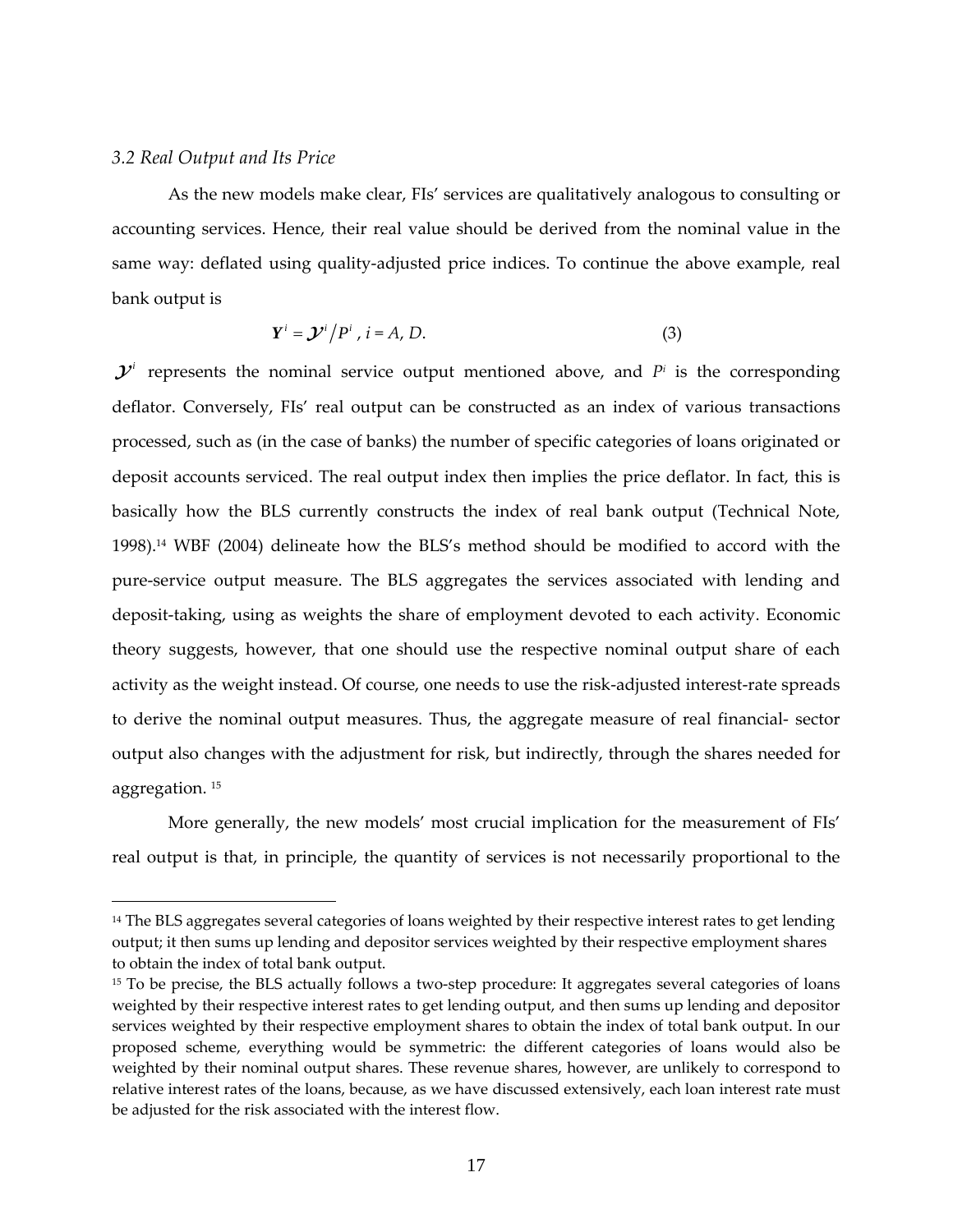balance of associated financial instruments, and so interest rates or rate differentials in theory are not the price of services. In the case of banks, this means that  $Y^A$  is not a fixed proportion of the balance of financial assets (*A* in (1)), nor is  $Y^D$  of the balance of deposits (*D* in (2)); *Pi* bears no fixed relation to any gross interest rate (for example,  $1+r^M$  or  $1+r^F$ ). This implication is the corollary of the pure service definition of financial output: The flows of returns—including the risk premia—accrued to the funds invested in non‐bank productive capital are not part of FIs' output.

We recognize the practical difficulty in collecting all the data needed to construct broad indices of financial services that adjust adequately for quality differences. In particular, the number of many types of transactions (for example, new loans originated) is often not observed, although the balance of the associated financial products is (for example, the book value of new loans). Nonetheless, we believe it is imperative to clarify first the theoretically‐ideal output measure. The theory can then serve as the guide for improving the measure in practice. Wang (2003b) discusses in detail what data (for example, numbers and marginal operating costs of various types of transactions) one needs to collect and what weights one should use to construct the index of an individual FI's real output of pure services.

#### *3.3 Comparison with the Existing Measures of FIs' Output*

At the firm level, it is the norm to define output as goods or services that generate revenue. For many FIs, especially traditional banks, most of their income is "interest" from financial assets. Applying the usual micro definition of output to FIs, however, contradicts the convention in national income accounting: that interest is a transfer and not a true factor income. So, for years, banks' output was essentially counted as negative in national accounts.

Over time, we have recognized that FIs' net interest income is implicit compensation for their services, as reflected in the SNA93 guidelines. In accordance with SNA93, the U.S. NIPA equate the *entire* interest margin to the nominal value of implicit financial services. Furthermore, since the 2003 comprehensive revision, the NIPA also apply a single reference rate to divide the entire spread into two parts: The part of interest income that is above the risk‐free return (that is,  $(r^A - r^F)A$  in Figure 1) is counted as the nominal value of implicit borrower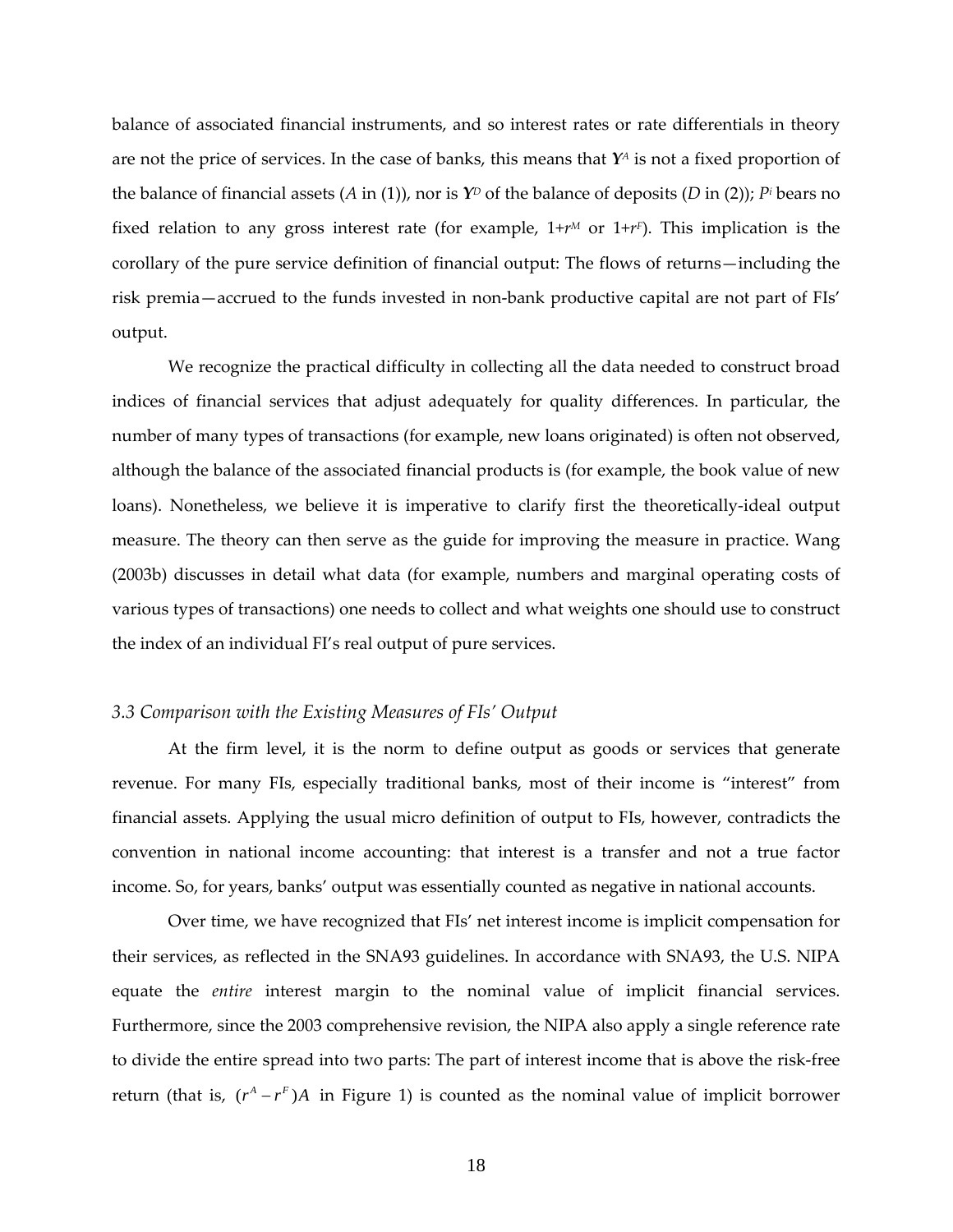services, while the return forgone by depositors (that is,  $(r<sup>F</sup> - r<sup>D</sup>)D$  in Figure 1) is counted as depositor services.

The resulting differences thus lie primarily in the value of (implicit) services to borrowers. The NIPA include the risk-related returns on the funds lent by bank shareholders (that is, areas II and III in Figure 1), whereas the new measure does not. For the same reason, the two measures differ on nominal output of services to holders of uninsured deposits; it is less in the NIPA than in the new measure by  $(r^{M'} - r^F)D$  (that is, by the risk-related returns depositors require; see also Figure 1). Because of deposit insurance in the U.S., both measures agree on nominal output of services to holders of insured deposits.

The distinction between the two measures is best illustrated with a special case in which a bank funds its loans entirely with uninsured deposits (for example, via jumbo CDs). Then, since investors in the bank's bond will demand  $r^M$ , which is greater than  $r^F$ , the NIPA will impute a value of borrower services that exceeds the whole of net interest, and a value of depositor services that is negative! This example highlights the conceptual problem in the NIPA's choice of  $r<sup>F</sup>$  as the reference rate. We elaborate in the next section why counting riskbearing as an output is not a good argument for using *rF*.

The more crucial difference between the two measures lies in the way nominal output is decomposed into quantity and price. The two measures imply different concepts of real output and, in turn, different price deflators. The NIPA now explicitly identify the two interest *rate differentials* as respective implicit *prices* for the implicit financial services. That is, the discounted rate differential  $(r^A - r^F)/(1 + r^F)$  is viewed as the supply price of implicit services to borrowers, while the rate differential  $(r^F - r^D)/(1 + r^F)$  is the price of implicit depositor services (Fixler et al., 2003; Fixler, 2005). These definitions of output prices imply that balances—in *current* dollars—of financial assets (largely loans) and deposits are the quantities of real output of borrower and depositor services, respectively.

In contrast, the pure service measure of real output bears no definitive relation to balances of financial assets or deposits, so the implied price deflators are not necessarily proportional to interest-rate differentials. Instead, real output is an index of the relevant bank services; for example, real services to borrowers equal an index of, say, numbers of different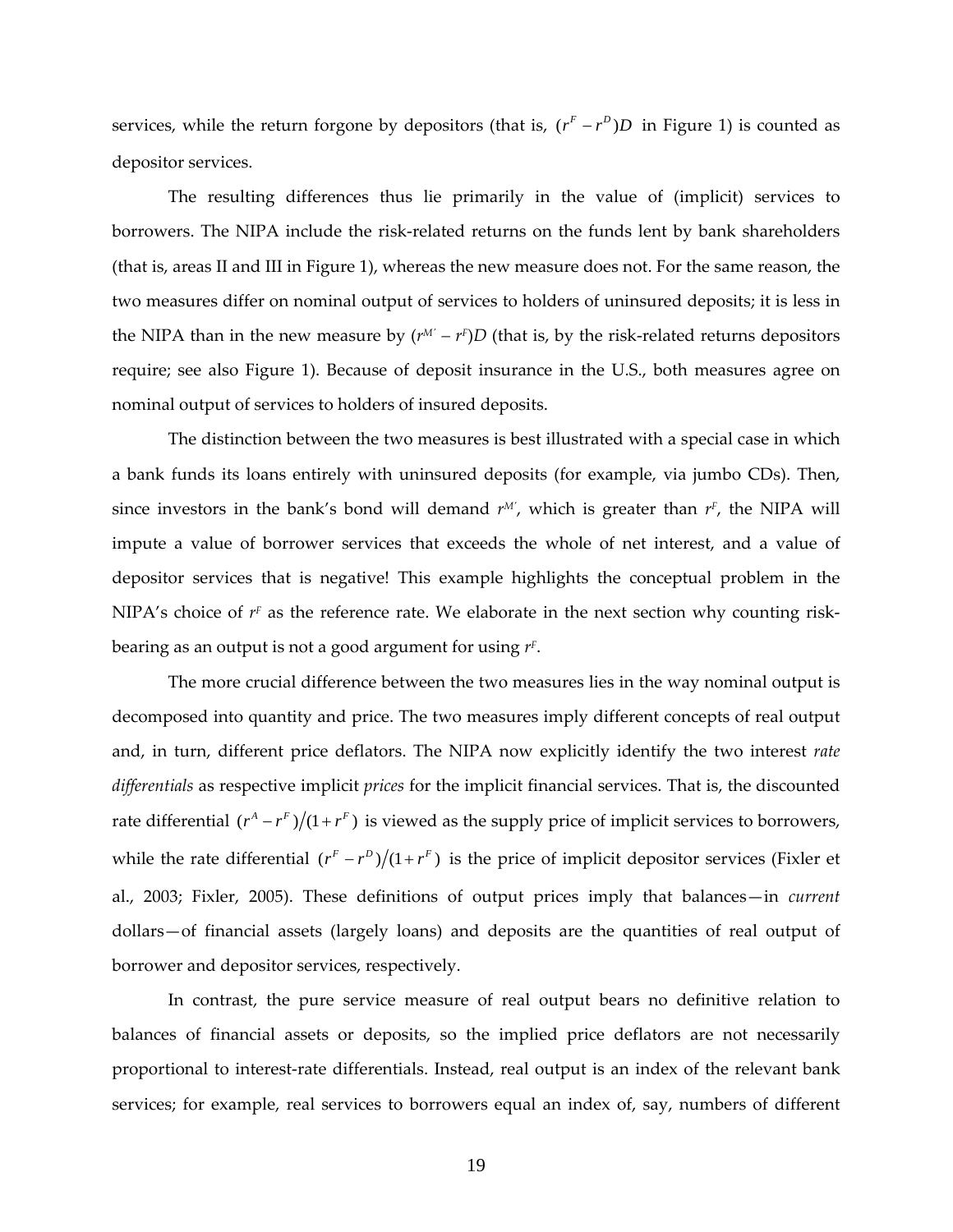categories of loans screened and reviewed, with each type of activity weighted by its marginal operating cost. In turn, the implied price deflators are thus analogous to common deflators such as the CPI and the GDP deflators.

Our proposed measure of real financial output is similar conceptually to what Humphrey (2004, p. 215) calls a direct measure of output quantities, although we propose to deflate imputed nominal output by a constructed price deflator, avoiding the need to add output components across all financial firms. Humphrey notes that "academics would prefer such a measure of banking output to what they now use" if it were available for individual banks. If an industry price deflator were constructed along the lines we propose, banking could follow the usual practice of constructing real output by deflating nominal firm revenues by the industry deflator.

The same argument distinguishes the new output measure from that used in virtually all studies of individual banks and bank holding companies (BHCs). The existing micro measure of bank output basically uses the deflated book value (BV) of financial instruments (assets and sometimes deposits) as the quantity, and interest rates or rate differentials as the price.<sup>16</sup>

Wang (2003c) implements the new measure using BHC data and compares the results with those from the two existing measures. The new measure of output differs noticeably from both existing measures, and several findings stand out. First of all, the new measure of output is 25 percent smaller than the SNA93 output measure, which is based on the entire gap between interest receipts and payments—that is, not accounting for the risk of bank asset portfolios. However, the growth rate of the new series is higher than those of both the SNA93 and the BV‐ based measures. Second, the new measure of output growth declines the most during the 1990–

<sup>&</sup>lt;sup>16</sup> More specifically, there are three variants of the micro measure, each set apart by the treatment of deposits as an output or an input. The asset approach views deposits as an input for making loans, which, together with market securities, constitute the output whose quantity is measured using the deflated book value. The value‐added approach views every financial product whose creation requires labor and capital as inputs, and it thus records deposits as an output. It measures output using the book value of financial assets and deposits. The user‐cost approach, which is regarded as the foundation for the NIPA measure, classifies input and output endogenously: It specifies a reference rate and treats financial assets (liabilities) whose realized rates of return are greater (less) than the reference rate as output, and others as input. So transaction deposits are typically found to be outputs in data. For a recent survey, see Berger and Humphrey (1997).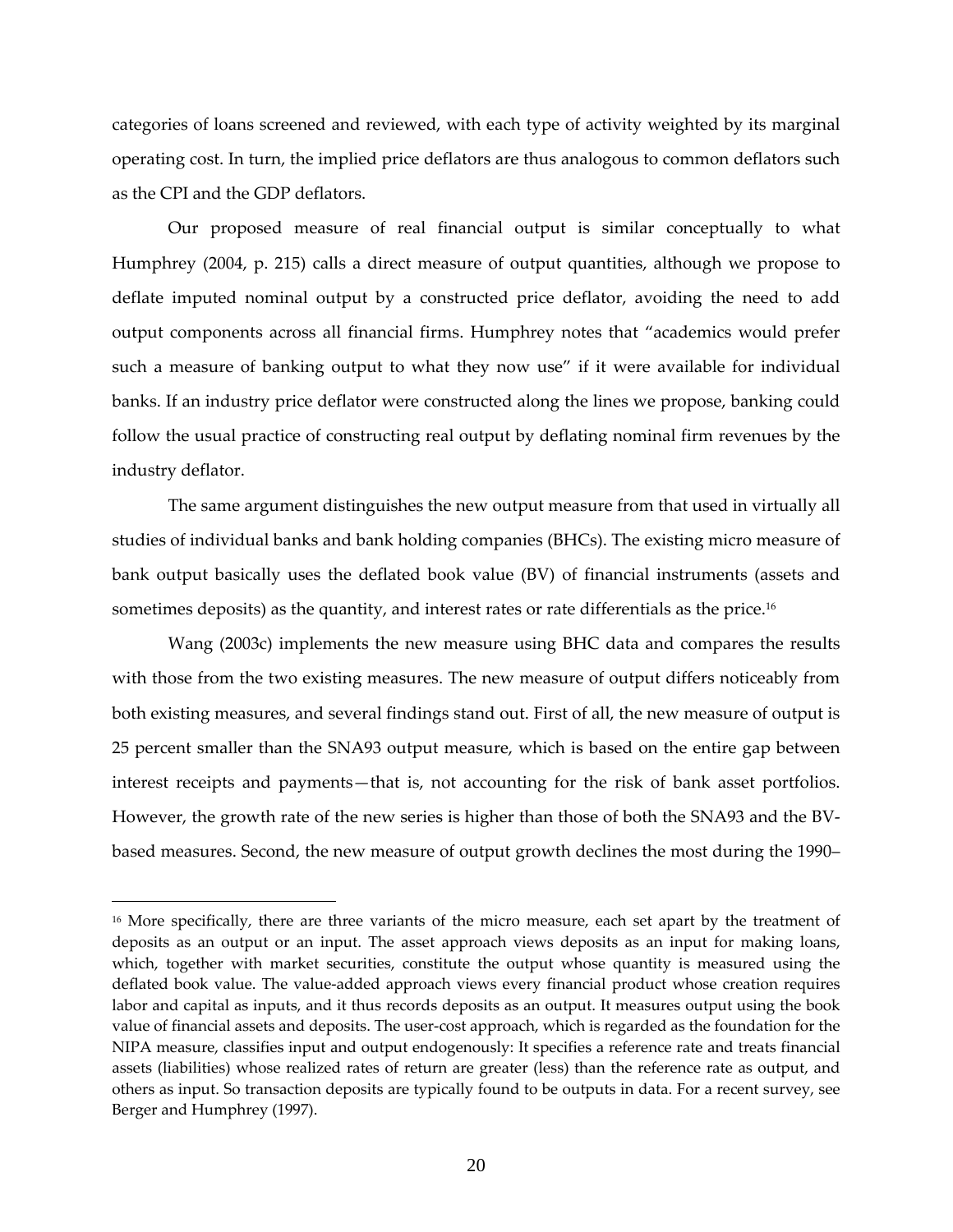91 recession, and its time series is more volatile than both existing output measures—most likely because of measurement errors in the new series, as data limitations necessitate the use of many proxies. Last, the nominal value of the new output on average equals total non-interest cost, implying a zero-profit condition, even though the new measure is constructed completely independently of any cost information.

Clearly, even in the simple setting of the example, neither the BV of loanable funds nor the net interest income is likely to equal bank value added. Moreover, despite the example's simplicity, its logic for measuring bank value added through a proper division of total income remains valid, even when banks cannot precisely assess the type of individual borrowers and thus have to use interest rates as part of the sorting mechanism, as in Stiglitz and Weiss (1981).

#### *3.4 Why Bearing Risk Is Not Counted as A Financial Service*

 $\overline{a}$ 

Some may argue that the financial output measure in the NIPA is valid if one regards bearing risk by FIs as a form of services. Bank shareholders' rewards for bearing the risk on their funds lent to productive firms (that is, area II in Figure 1) should thus be counted as part of banks' value added. We explain in this section why it is inconsistent to count FIs' risk bearing as a productive service.

The foremost argument against risk bearing as a service of FIs is that it will lead to inconsistent accounting of the output of the borrowing firms. Consider two completely identical firms—they produce the same widgets, at the same prices, and face the same risk of default (for example, from the fluctuating price for their output). One firm borrows from a bank and the other from the bond market. Assuming costless transactions, both firms should face the same debt interest rate of  $r^M$  (in Figure 1's notation) as dictated by the no-arbitrage condition.<sup>17</sup> Under an accounting system (for example, the current NIPA) that counts risk bearing as a service output of FIs, the firm that borrows from the bond market will be credited with producing nominal value added of  $wL + r^K K$  (*L*: labor, *K*: capital, *w*: wage rate,  $r^K = r^M$ : rental rate of

<sup>&</sup>lt;sup>17</sup> With costless transactions,  $r^A = r^M$  in Figure 1. This assumption is solely to simplify the explanation without any loss of generality. A single rate on fixed-income securities that fund projects of a specific risk profile will arise so long as there is an integrated and competitive bond market.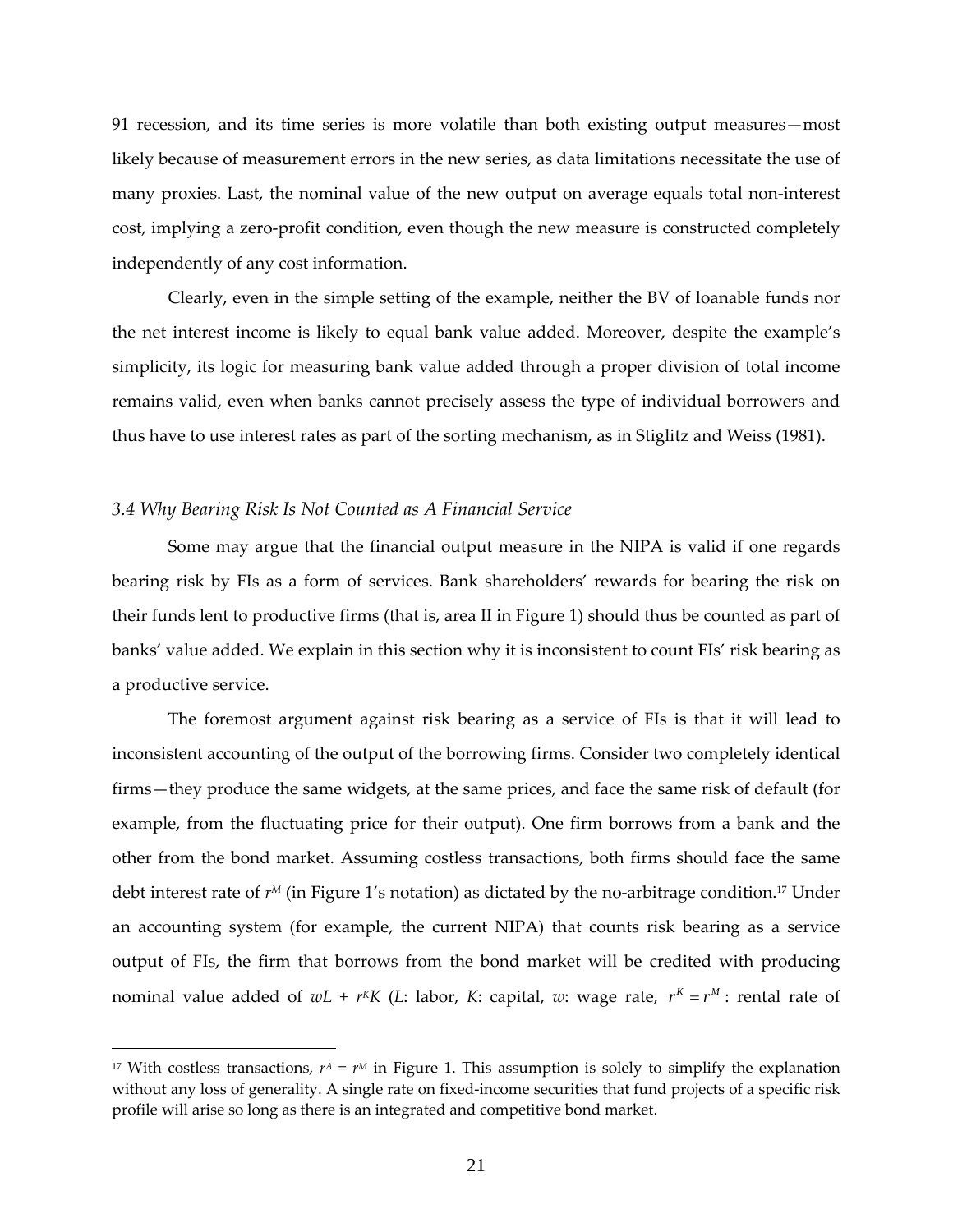capital, assuming zero depreciation and constant price for *K*). But the firm that borrows from a bank will be credited with a nominal output of only  $wL + rFK$ , while the residual  $(rK - rF)K$  is credited to the bank for its "service" of bearing the risk.18 What this nominal adjustment implies about the measure of real output is not at all clear. It is, nonetheless, clear that such an accounting system will likely credit identical firms with producing different amounts of output, depending on the source of their borrowed funds.

The mirror image of the above inconsistency is that counting risk bearing as a service of FIs will distort the relative importance of the financial sector and even the size of GDP, both across countries and over time. Consider two countries (A and B) that are identical in every other respect except that most households in country A borrow from banks whereas most in B borrow from the bond market through securitization. Then, the loan-risk-as-service accounting system will show that, in each period, A's financial sector produces more output than B's, and, as a result, that A's GDP is greater than B's. Now, assume that a few FIs in country B take over some FIs in country A and gradually introduce securitization to A. During that process, both the output of A's financial sector and A's GDP will actually shrink as a smaller amount of consumers' interest payments goes to banks, even though every real economic activity in A remains the same.19

More importantly, it is both theoretically unintuitive and practically difficult to devise an accounting system that counts risk bearing as a service output yet avoids the above inconsistencies.20 To make a non‐financial firm's output invariant to its mode of funding, the

<sup>&</sup>lt;sup>18</sup> This result, for simplicity of exposition, implicitly assumes that the bank is fully funded with equity. Otherwise, the residual amount credited to the bank would be  $r<sup>M</sup>A - (r<sup>F</sup>+ \alpha)D$ , in Figure 1's notation.

<sup>&</sup>lt;sup>19</sup> A more subtle consequence of such an accounting system is that FIs' output, and likely GDP in turn, will fluctuate as households' valuation of risk varies over time (say, due to changing risk aversion) or across segments of the financial markets. Imagine that households become more risk averse tomorrow relative to today. Then, the risk premium will rise, and so will bank output, in a system that counts risk bearing by FIs as output, even if banks perform exactly the same tasks. This means that measured bank output will fluctuate over a business cycle even if bank activities stay constant, since it has been established that risk premia on bonds covary with the business cycle (see Fama, 1984; Fama and French, 1989 and 1993).

 $20$  Such a system has not, to the best of our knowledge, been worked out, and the current NIPA—which count only FIs' risk-related return as a service-do not meet the consistency requirement. We will discuss the most salient features necessary for such a system, but it is beyond the scope of this paper to develop a full-fledged version and consider all the relevant consequences.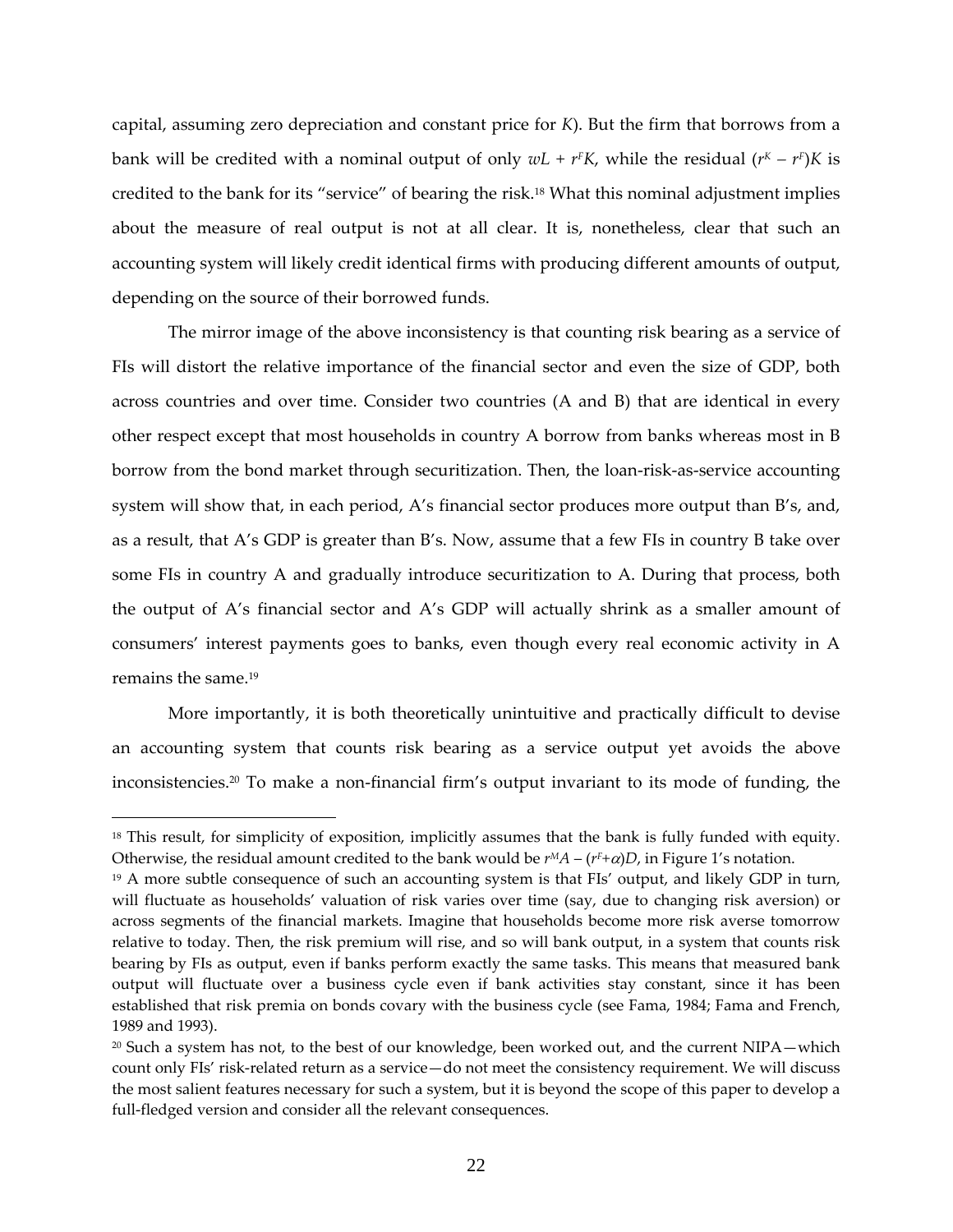risk-related extra return on its capital (that is,  $(r<sup>K</sup> - r<sup>F</sup>)K$ ) will have to be netted out of its value added, whether the premium is paid explicitly to banks or other types of FIs, or implicitly to bondholders who are households.21 The economic intuition for such an adjustment is unclear. In addition, some form of structural asymmetry will remain inevitable in such an approach. If the implicit interest the firm pays is classified as purchases of risk-bearing services from its bondholders, then clearly the risk premium FIs' pay to their bondholders is treated asymmetrically in such a system: It is not considered as FI *bondholders*' output but as FIs' *own* output of risk‐bearing services. If the implicit interest the firm pays is classified as its own output of risk‐bearing service—distinct from its regular output (for example, cars for auto companies)—then total output of identical firms can again differ, even though their regular output is now made symmetric.

Such a risk‐as‐service system also leads to peculiar outcomes when applied to measuring the output of FIs other than banks narrowly defined. Consider, for example, mutual funds. Legally, the account holders are owners of a fund's assets—shareholders. So a risk-asservice system will count the risk premium on fund assets (actual return in excess of the riskfree return) as fund owners' income for their risk-bearing service, and so an equal amount must be counted toward the fund industry's service output. However, from an economic perspective, what does it mean to credit stock mutual funds with producing trillions of dollars of value added corresponding to the difference between average stock returns and U.S. Treasury returns? In particular, compare a stock index fund with a bond index fund. It is well known that managing an index fund account entails the same technology and virtually the same amount of work, regardless of the underlying securities. But the risk‐as‐service system will credit the stock fund with a much greater output and, in turn, greater productivity most of the time, since stocks typically command a higher risk premium. Of course, in periods of stock market slump, those funds would presumably produce large *negative* quantities of value added, and hence

 $21$  More precisely, what is counted as payment to FIs (such as banks) for their risk-bearing service contains only the risk premium to FIs' *shareholders* but not the risk premium to FIs' bondholders. That is, only area II in Figure 1 is counted, not the entire risk premium on FIs' lending, equal to the sum of areas II, III and Vʹ. So, the amount that should be netted out of bondholders' interest receipts is generally less than the entire risk premium on the bonds.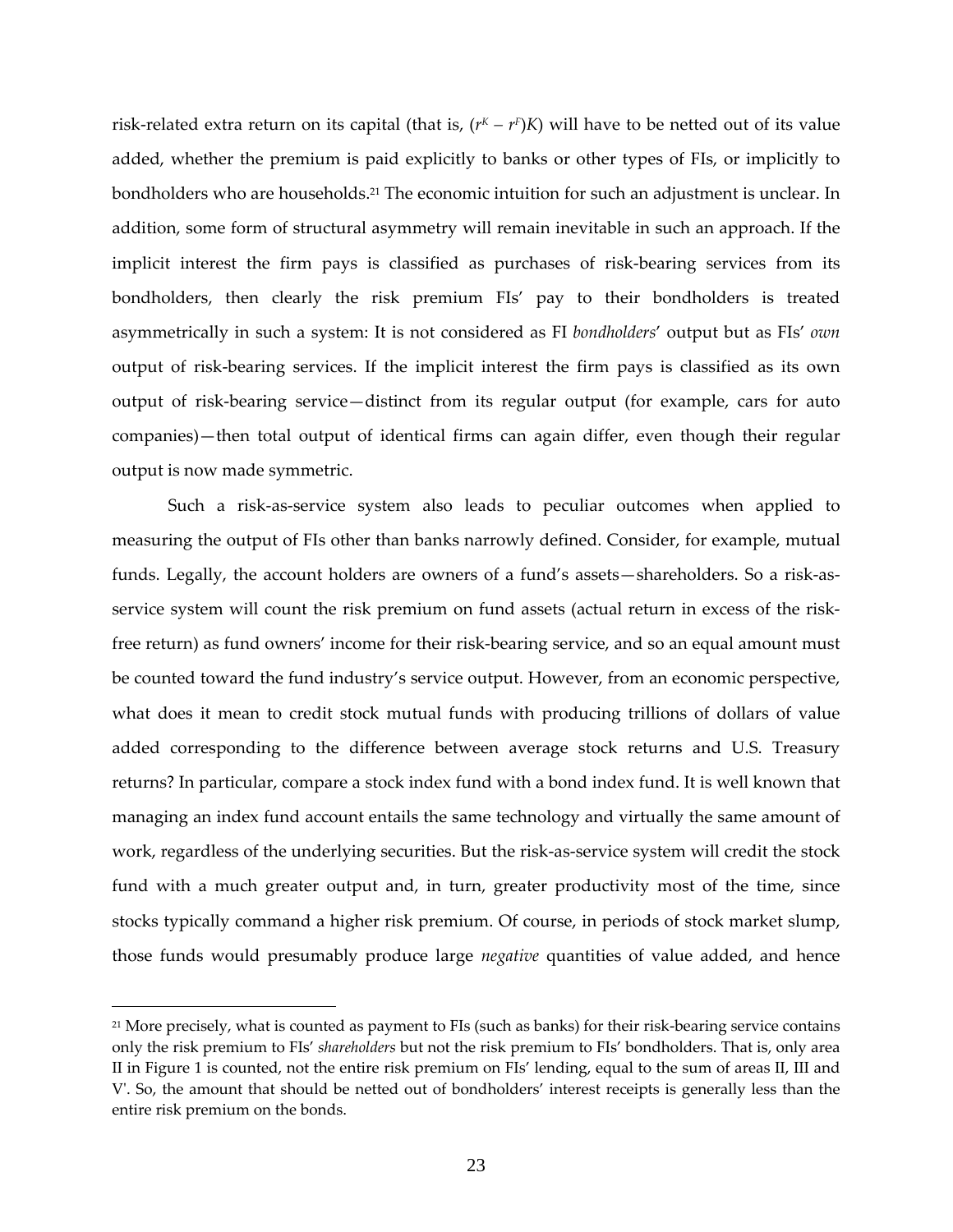would appear to have negative levels of productivity. On the flip side, firms with stocks outstanding would presumably look much better in those bad times because of their negative purchases of intermediate financial services!

Furthermore, a system that treats bearing risk as a productive service is inconsistent with the essence of the long-standing national income accounting principle that the provision of *finance* is not a productive activity, once the concept of finance is updated to accord with modern asset pricing theories. National accounting was initially designed in a non-stochastic framework, so "finance" (that is, funds *per se*) was defined as providing funds under certainty, so that all securities would carry the same rate of return, the risk-free rate. As far as the funds are concerned, however, modern theories make no qualitative distinction between Treasurys and corporate bonds—all intertemporal financial contracts are considered risky, and credit risk is but one among the many kinds of risk relevant for fixed-income securities such as loans (time‐varying term structure being the most prominent). If one wants to treat bearing risk as a service, one must specify what principles determine the relevance of various kinds of risk; it seems arbitrary to consider only credit risk. It seems equally arbitrary to count only the riskrelated part of the return on funds but not the rest, given that both parts are returns to compensate investors for deferring consumption. So, we believe that the correct modern definition of "finance" in income accounting should be the funds behind any intertemporal contracts, which are almost always risky.

Finally, treating risk bearing as a service output also causes serious conceptual difficulties for productivity studies. Consider two banks with identical technology for making loans of all types. One chooses to make relatively safe loans, while the other makes risky loans at higher interest rates (say, because its shareholders are less risk‐averse). Suppose both banks provide the same lending services, such as screening and monitoring. A risk‐as‐service measure will yield a greater output and thus greater productivity for the bank that makes riskier loans. Such a measure is likely to equate prudence with lower productivity or, more generally, to be influenced by FI owners' risk attitude *per se*. This seems inconsistent with established principles in production theories.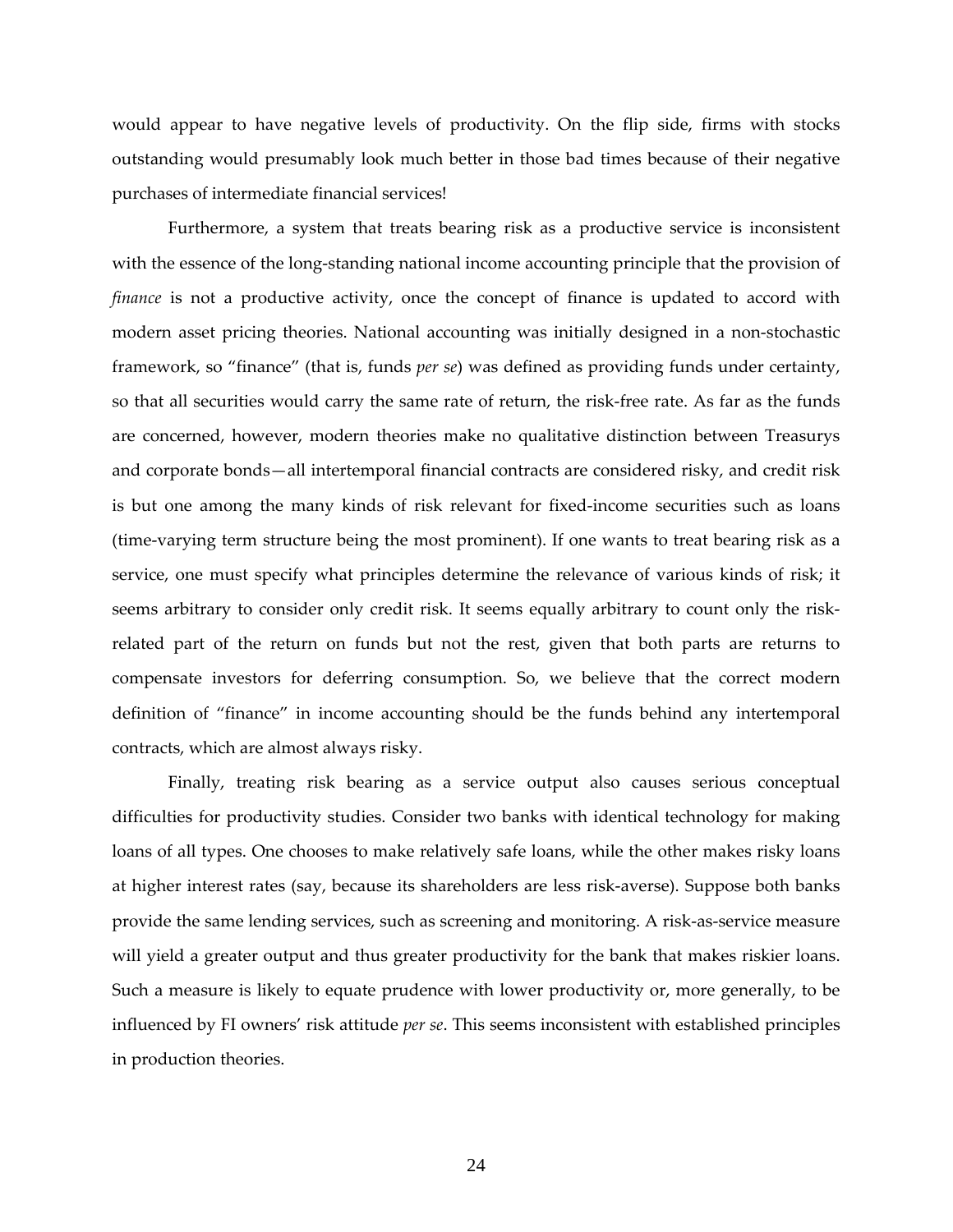In contrast, none of the above inconsistencies or conceptual difficulties arise under the risk‐augmented user cost approach in Wang (2003a) and WBF (2004). Since bearing risk is not considered a form of service in the new framework, a non‐financial firm's output is invariant to its source of funding (be it banks or bond markets), since its cost of capital always includes the risk premium. Symmetrically, FIs are credited only with the services they actually produce using labor and physical capital. For instance, mutual funds' output includes only transactions, book‐keeping services, and, in certain circumstances, financial advice. So an index fund, be it for stocks or bonds, will have the same output, independent of the period return on the underlying assets.

Moreover, under the new output measure, cross‐country comparisons of financial‐sector output and GDP are, in principle, not unduly affected by different structures of financial systems. Likewise, the growth rates of financial output and GDP are not distorted by structural changes in the financial system or varying risk attitude over time. Relative to any measure that treats risk bearing as a service (as do the current NIPA), the new output measure is also much closer in spirit to the national‐accounts principle that the provision of risk‐adjusted funds *per se* is not a productive activity. Last, the new measure will yield the same value of output and productivity for FIs that carry out the same tasks, regardless of their attitude toward risk.

### **4. Our Theory's Implications for the Evolution of Financial Systems**

Our new theory's conception of bank value added helps to settle the long‐standing debate about the role of deposits—are they an input or an output? The answer is that they are both: They provide the bank with loanable *funds* for financing loans and are thus an input into the lending process; on the other hand, the set of *services* provided to the suppliers of deposit funds should be viewed as bank outputs.

The argument against assuming fixed proportionality in general between financial service output and the size of asset portfolios also applies, more intuitively in fact, to non-bank FIs. In the case of rating agencies, we would not use the dollar value of securities rated to measure their output; instead their output should be more akin to the number of various types of issues rated. The same holds for mutual funds. We understand that their value added is the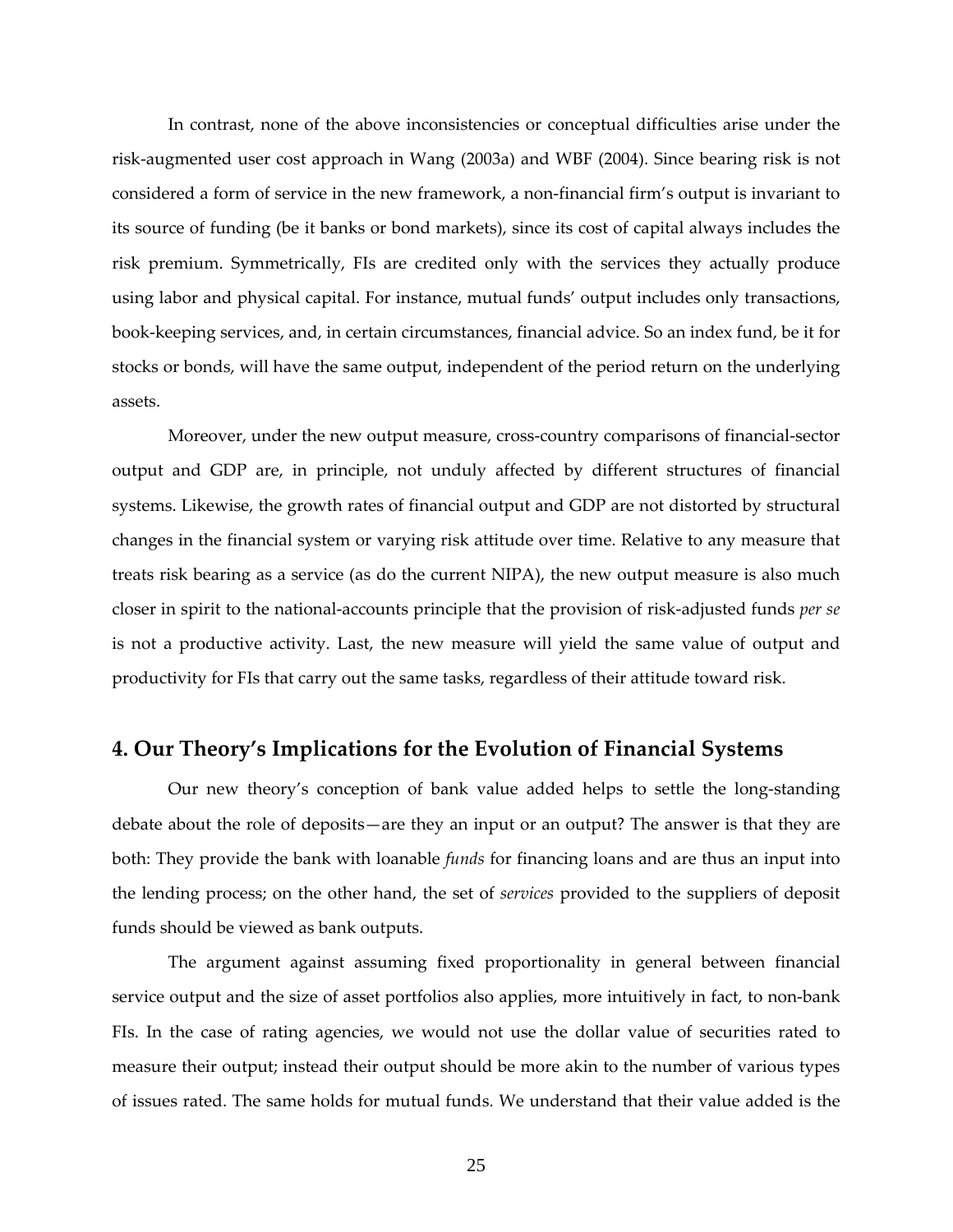services they provide, and the quantity of these services is more closely related to the number of accounts and the complexity of the investment strategy than to the size of asset portfolios. Non‐ fixed proportionality explains why mutual funds offer discounts to owners of accounts with large balances; likewise, expense ratios of managed funds are far higher than those of index funds because the former provide more services, such as investment advice.<sup>22</sup>

Similarly, the distinction between the flow of financial services and the per‐period return on assets also applies to non‐bank FIs. That is, service output bears no definite, let alone fixed, relationship to the risk-related interest rate on an FI's portfolio. Again, in the case of mutual funds, a fund with a riskier portfolio generates greater output only to the extent that the extra risk requires more information processing. But we would not say that the fund creates higher value just because its assets carry higher e*x ante* (and, on average, *ex post*) returns. Without frictions in financial markets, higher returns would just be reward for bearing higher risk, and investors would be indifferent across all assets at the margin.

In addition, the emergence and growing popularity of new banking activities become natural when viewed within our new framework, given productivity growth in transaction processing. First, the separation between the processing of residential mortgages by specialized non-bank financial firms and the supplying of funds by small- and medium-size banks is inevitable, given the economies of scale in handling paper work—now mostly standardized for both borrowers and investors. Likewise, more small business loans are being securitized, as credit screening becomes more standardized with the introduction of scoring systems.

At the same time, banks are using their branch networks to sell an ever broader array of non‐bank products, such as mutual funds, life insurance, and annuities, which are then managed by insurance companies. On the other hand, a growing number of non-bank financial institutions are providing bank‐like services. For example, mutual funds offer money market accounts with checking account features; finance companies underwrite mortgages; and American Express issues cards to small businesses, essentially providing business loans. All

<sup>&</sup>lt;sup>22</sup> Since non-bank FIs such as mutual funds generally charge explicit fees, the NIPA, in fact, do not need to impute any implicit financial services to them. We are merely discussing a thought experiment: Suppose mutual funds did not charge fees, but recouped their costs using interest margins. Then, what problems would result from applying the current FISIM procedures to measuring mutual fund output?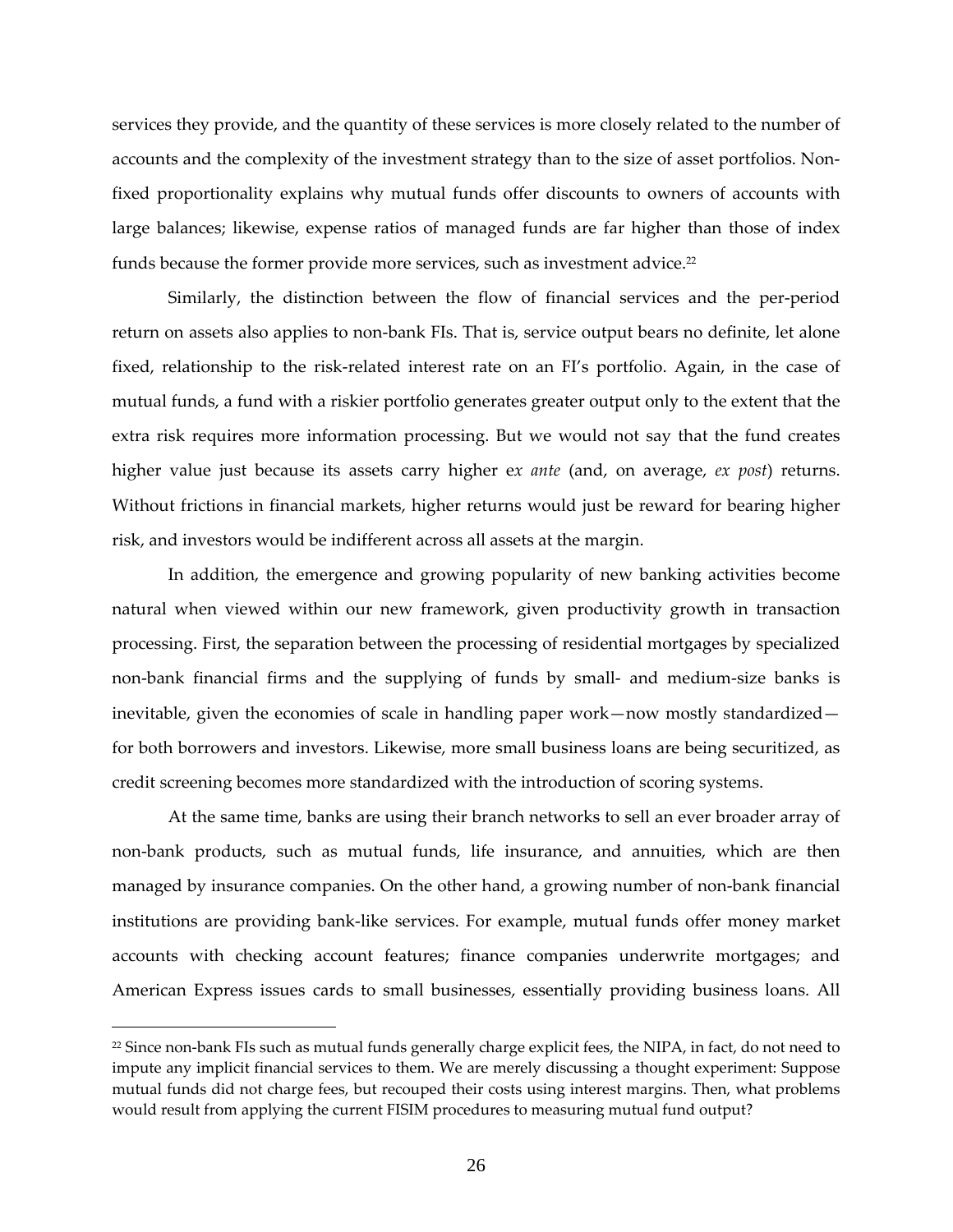these developments demonstrate that it is the services, not the funds *per se*, that are the value added in activities of both banks and non‐bank FIs, and that the services can be supplied separately from the funds.

#### **5. Conclusion**

In previous work, we developed dynamic stochastic models of financial institutions (in particular, banks). Here, we have used that work to clarify the relationship between the value added of financial institutions and portfolio risk: Financial services are separable from the funds borrowed and lent by financial firms, and the assessment of a financial firm's performance must be adjusted for the risk of its portfolio. Our new models provide a framework for identifying various service outputs of banks and other FIs, measuring their nominal output, and constructing the corresponding price indices to measure real value added. Moreover, the models resolve some long-standing debates in the banking literature. The new model-implied measure of financial firms' output also supplies a crucial input into a wide range of research on FIs, such as estimating the degree of returns to scale and productivity growth of banks, and analyzing the impact of bank mergers and other changes in industry structure.

Our new definition of financial services—consisting purely of those services produced with real resources—is perfectly consistent with the growing recognition that services by FIs are not equivalent to the financial products they offer. In fact, by focusing on the *production* activities carried out in FIs, our definition furthers the understanding of FIs' value added, which is primarily the processing of various finance-related information and transactions to facilitate the redistribution of risk and cash flows. In particular, our definition of financial services avoids the multitude of inconsistencies resulting from treating risk bearing as a service output.

The new measure of bank output implied by our models achieves a consistent treatment of FIs' (especially banks') output over time, whether or not their services are explicitly charged for and whether the associated financial securities are reported on or off the balance sheet. The new theory's key messages are: 1) financial services are not necessarily tied to, let alone proportional to, the size of financial securities on FIs' books, and 2) financial firms' value added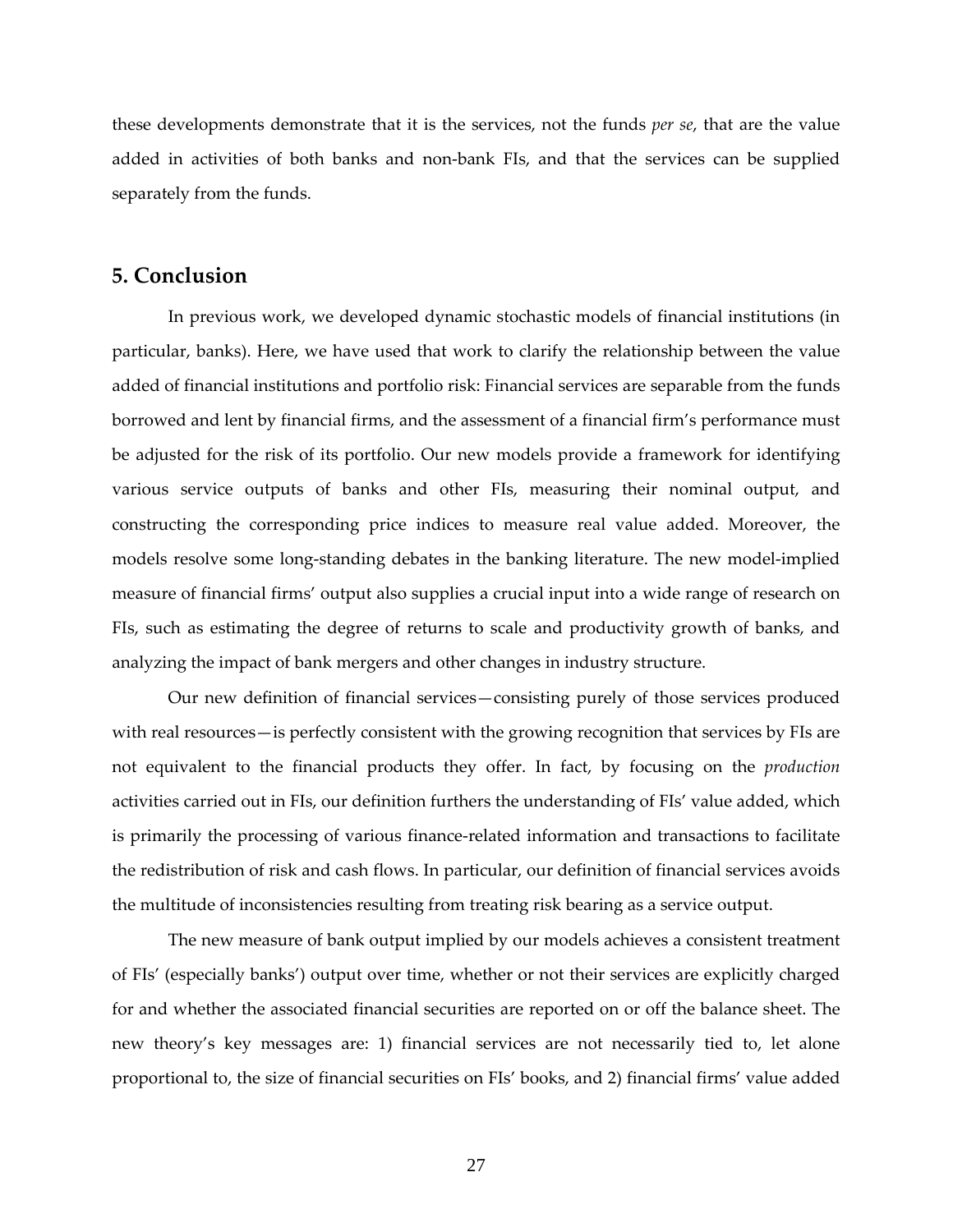and productivity should be evaluated based on returns adjusted for the relevant risk exposure. The new measure, therefore, provides a consistent means for assessing the importance of financial institutions in both cross‐section comparisons and time‐series analyses.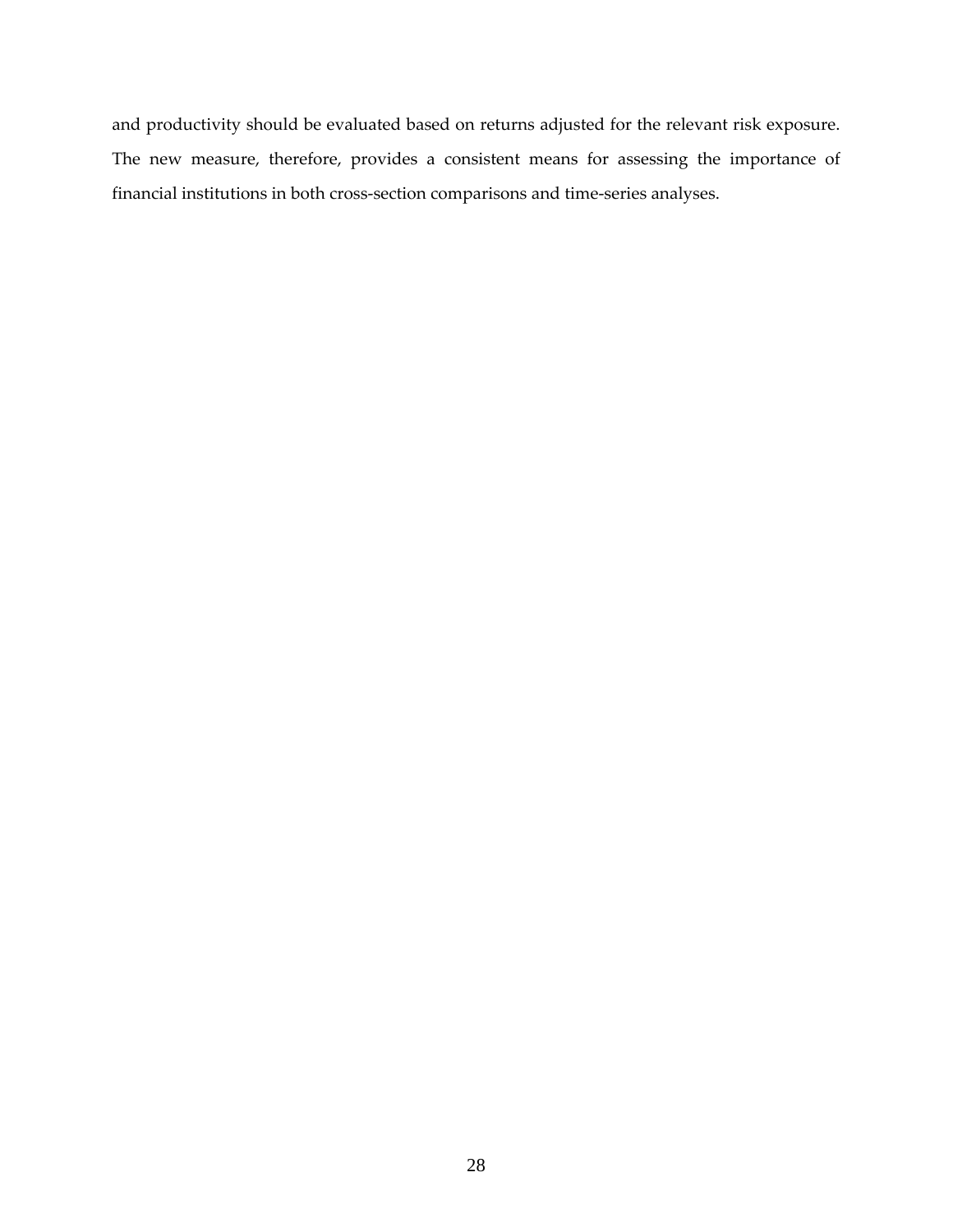

Loan Balance (*A*)

Figure 1. Decomposition of a Bank's Total Interest Receipt

Notes:

*rA*: Total received interest rate on loans

- $r^M$ : Expected rate of return required on market securities with the same (or most comparable) risk characteristics as the loans
- *rM<sup>ʹ</sup>* : Expected rate of return depositors would require without deposit insurance
- *rF*: Risk‐free rate
- *rD*: Actual deposit interest rate

 $\alpha$ : Insurance premium rate charged by FDIC

Area I: implicit fees for intermediation services (for example, origination and monitoring) Area II: loan risk premium for bank shareholders

Area III: implicit deposit insurance premium (taxpayer insurance subsidy through FDIC)

Area IV: implicit fees for depositor services (for example, transaction and payment services) Area V: interest paid to depositors

Area V: the premium banks pay (to FDIC) for deposit insurance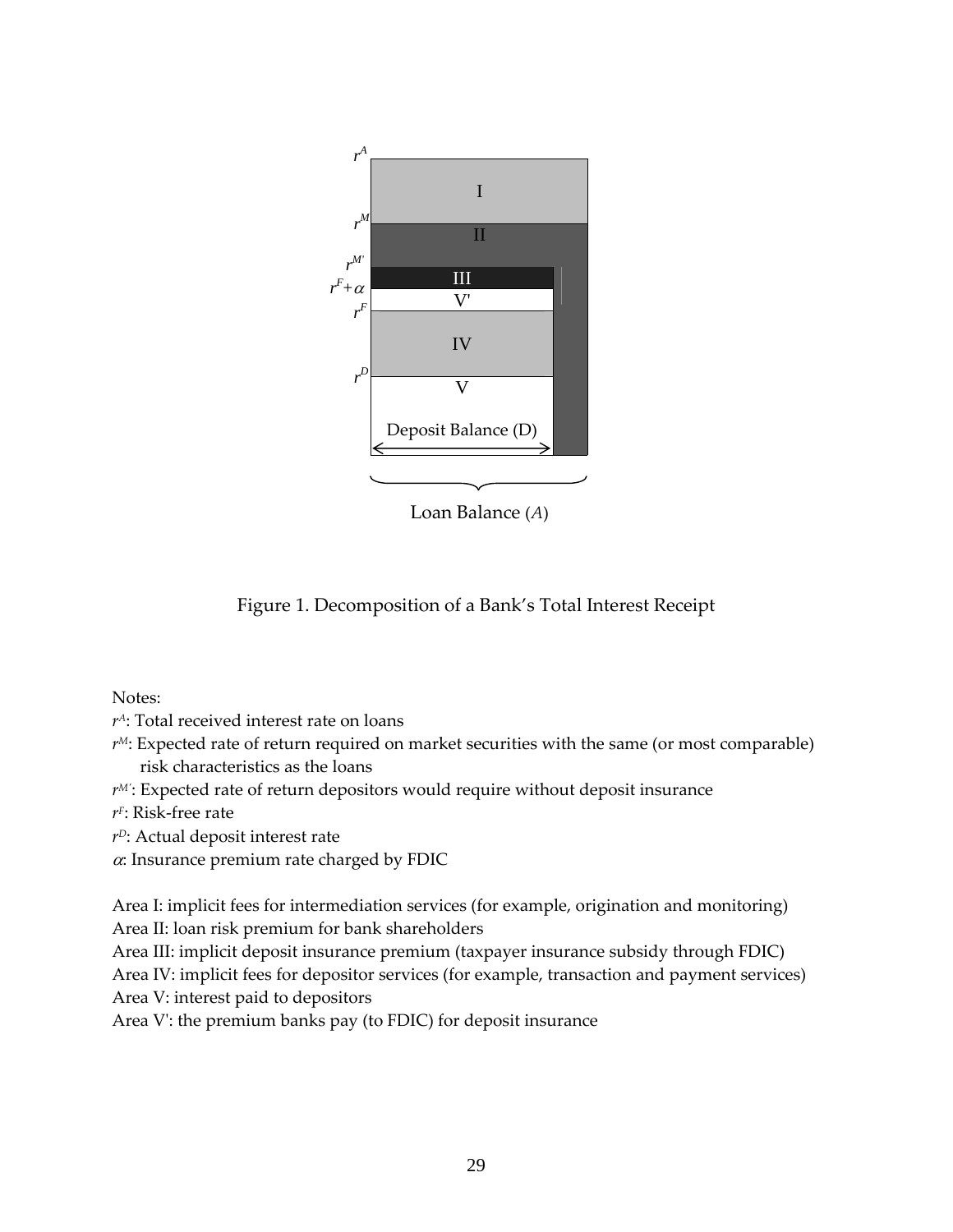# **References**

- Barnett, W. A. (1980). "Economic Monetary Aggregates: An Application of Index Number and Aggregation Theory." *Journal of Econometrics* 14(1): 11–48.
- Barnett, W. (1995). "Exact Aggregation Under Risk." In *Social Choice, Welfare and Ethics*, Proceedings of the Eighth International Symposium in Economic Theory and Econometrics. New York: Cambridge University Press, pp. 353–374.
- Barnett, W., K. Milka, and P. Meenakshi. (1995). "Estimating Policy‐Invariant Deep Parameters in the Financial Sector When Risk and Growth Matter." *Journal of Money, Credit, and Banking* 27(4): 1402–1429.
- Berger, A. N., and D. B. Humphrey. (1997). "Efficiency of Financial Institutions: International Survey and Directions for Future Research." *European Journal of Operational Research* 98(2): 175–212.
- Bergquist Eric (2002). "Popularity of Outsourcing Seen Rising as Rates Climb," *American Banker*, September 16.
- Bureau of Labor Statistics. (1998). "Technical Note on Commercial Banks—SIC 602: Output Components and Weights." Manuscript, December.
- Cochrane, J. H. (2001). *Asset Pricing*. Princeton: Princeton University Press.
- Diewert, W. E. (1974). "Intertemporal Consumer Theory and the Demand for Durables." *Econometrica* 42(3): 497–516.
- Donovan, D. J. (1978). "Modeling the Demand for Liquid Assets: An Application to Canada." *International Monetary Fund Staff Papers* 25(4): 676–704.
- Fama, E. F. (1984). "The Information in the Term Structure." *Journal of Financial Economics* 13(4): 509–528.
- Fama, E. F., and K. R. French. (1989). "Business Conditions and Expected Returns on Stocks and Bonds." *Journal of Financial Economics* 25(1): 23–49.
- Fama, E. F., and K. R. French. (1993). "Common Risk Factors in the Returns on Stocks and Bonds." *Journal of Financial Economics* 33(1): 3–56.
- *Federal Reserve Bulletin*. Various Issues.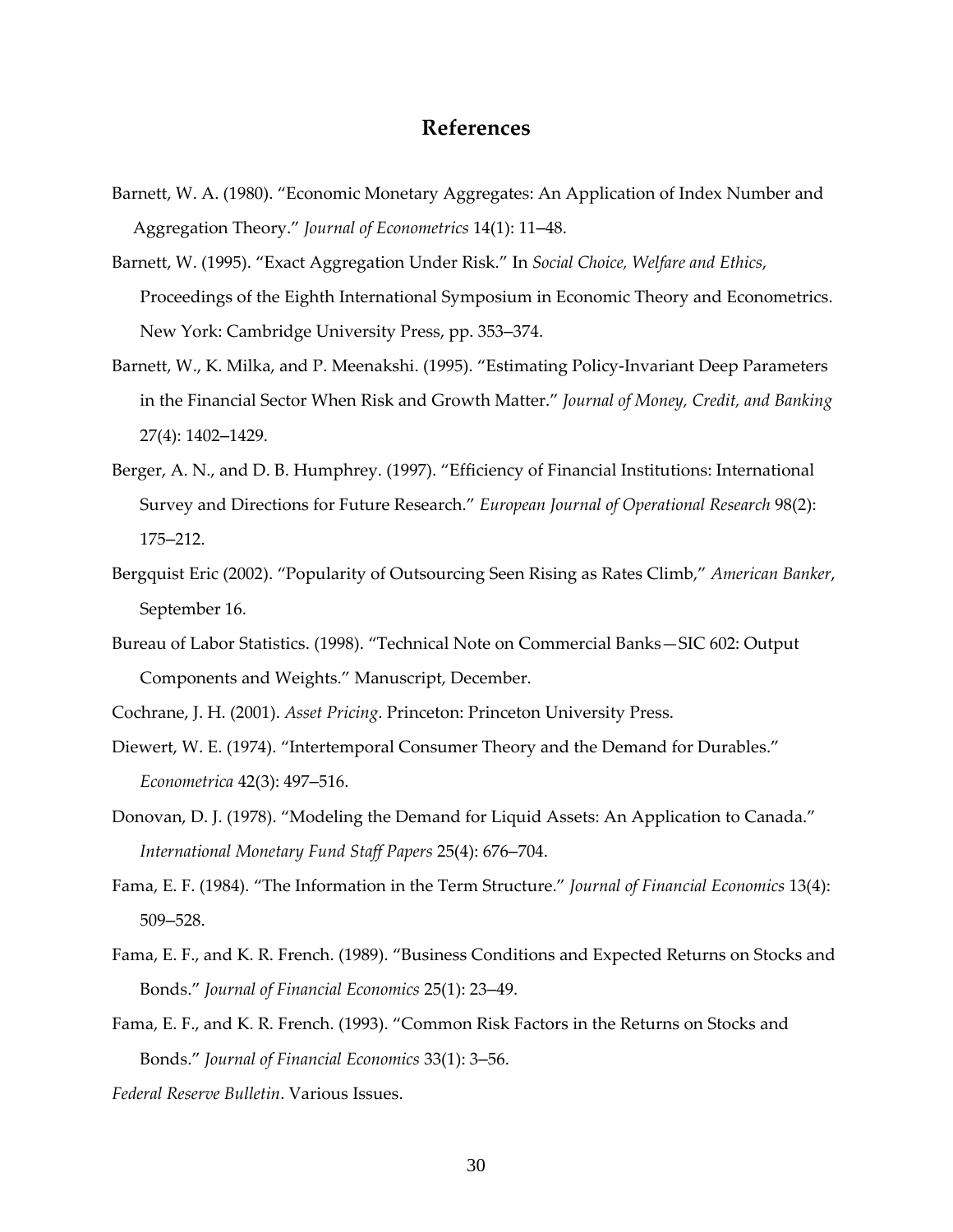- Fixler, D. J. (2005). "Valuing Implicit Financial Services and the Impact on Commercial Bank Activity," 2004 Index Number Conference Volume, *forthcoming*.
- Fixler, D. J (2004). Comments, in "Productivity in the U.S. Services Sector: New Sources of Economic Growth," by Jack E. Triplett and Barry P. Bosworth, Brookings Institution Press.
- Fixler, D. J., M. B. Reinsdorf, and G. M. Smith. (2003). "Measuring the Services of Commercial Banks in the NIPA: Changes in Concepts and Methods." *Survey of Current Business* 83(9): 33– 44.
- Hancock, D. (1985). "The Financial Firm: Production with Monetary and Nonmonetary Goods." *Journal of Political Economy* 93(5): 859–880.
- Humphrey, David (2004). Comments, in "Productivity in the U.S. Services Sector: New Sources of Economic Growth," by Jack E. Triplett and Barry P. Bosworth, Brookings Institution Press.
- Kimball, R. C., and W. T. Gregor. (1995). "How Distribution Is Transforming Retail Banking: Changes Leading Banks Are Making." *Journal of Retail Banking Services* 17(3): 1–9.
- Radecki, L. (1999). "Banks' Payments‐Driven Revenues." Federal Reserve Bank of New York *Economic Policy Review* 5(2): 53–70.
- Schreyer, P., and P. Stauffer. (2003). "Measuring the Production of Financial Corporations." Draft Final Report, OECD Task Force on Financial Services (Banking Services) in National Accounts. Presented at the OECD/BSF/SNB Workshop, August 28‐29, 2003, Zurich, Switzerland.
- Stiglitz, J. E., and A. Weiss. (1981). "Credit Rationing in Markets with Imperfect Information." *American Economic Review* 71(3): 393–410.

*System of National Accounts*. 1993. United Nations. Available at http://unstats.un.org/unsd/sna1993/introduction.asp

- Triplett, Jack E. and Bosworth, Barry P. (2004). Productivity in the U.S. Services Sector: New Sources of Economic Growth. Washington DC: Brookings Institution Press.
- Wang, J. C. (2003a). "Loanable Funds, Risk, and Bank Service Output." Federal Reserve Bank of Boston Working Paper 03‐4. Available at http://www.bos.frb.org/economic/wp/wp2003/wp034.htm